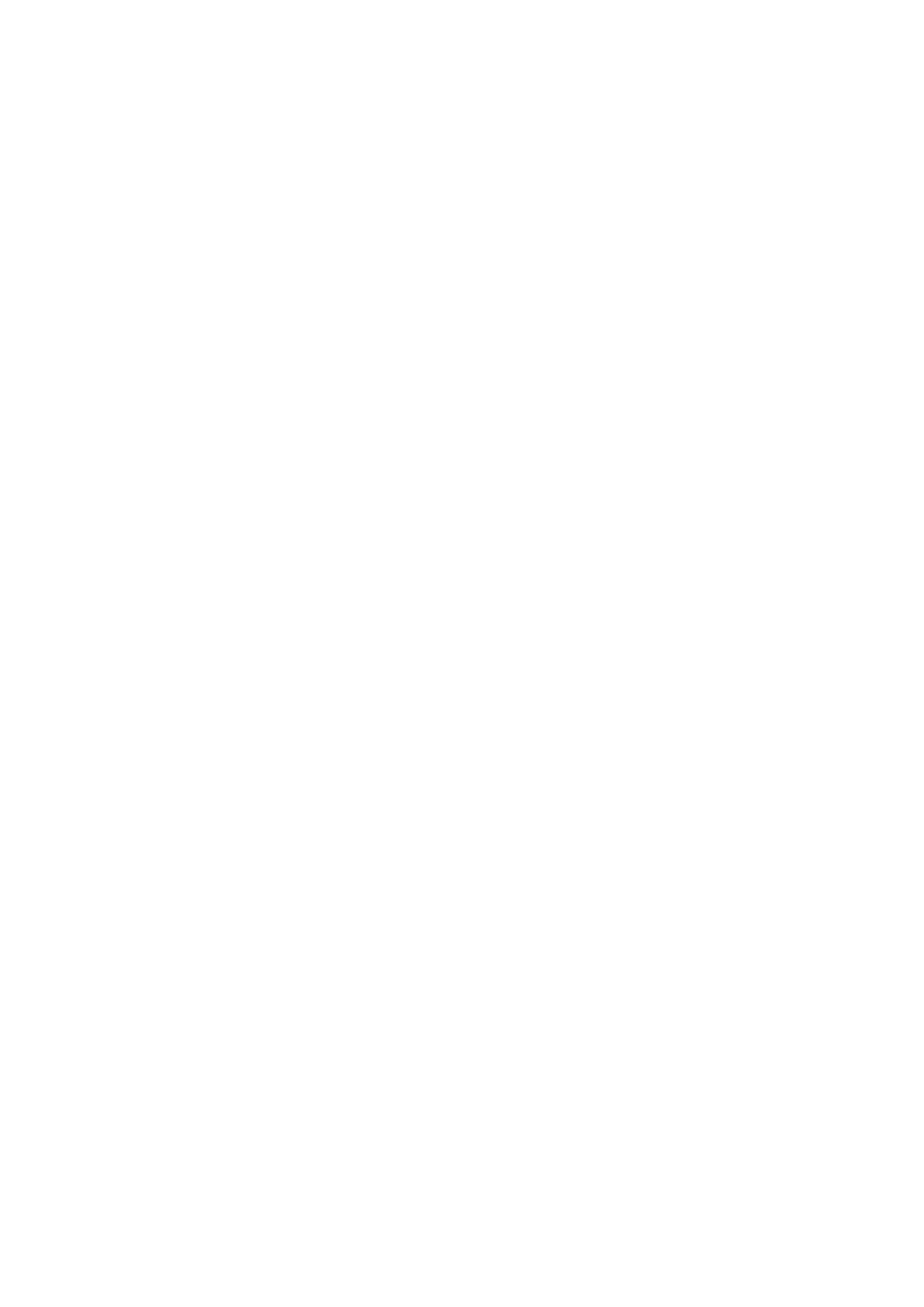# **Edition date: 1 December 2019 Replacing Edition date: 1 October 2017**

# **Revisions from the August 2015 edition**

| Regulation $13(iv)$ | Former trainee not currently practicing anaesthesia added.                               |
|---------------------|------------------------------------------------------------------------------------------|
| Regulation 28(d)    | Special arrangement in respect to exam adjustment for pregnancy related condition added. |
| Appendix 3          | Normal exam adjustments for dyslexic candidates. Full re-write of appendix.              |

# **Revisions from the September 2016 edition**

| Regulation 25 | 14 day rule for admin charges applied.                            |
|---------------|-------------------------------------------------------------------|
| Appendix 4    | Chair's commendation letter added.                                |
| Appendix 10   | Curriculum feedback added the Primary MCQ Provisions in table 3.5 |
| Appendix 3    | Normal exam judgements for dyslexic candidates removed            |
| Appendix 3    | New policy: Disability and Reasonable Adjustments Policy added    |
| Appendix 9    | Disability Policy removed                                         |
| Appendix 9    | Moved from Appendix 10: Candidate Examination Feedback Policy.    |

# **Revisions from the September 2017 edition**

| Regulation 17 | ICM dual training programme (ICM/Anaesthetics) added to Final                                                                          |
|---------------|----------------------------------------------------------------------------------------------------------------------------------------|
| Regulation 19 | Fellowship in Anaesthesiology of the College of Physicians and Surgeons Pakistan, removed from the list of<br>exemption qualifications |
| Section 13    | New paragraph 37, Equality Analysis added                                                                                              |
| Appendix 1    | New Final FRCA SOE structure added                                                                                                     |
| Appendix 2    | New Final FRCA SOE marking system added                                                                                                |
| Appendix 9    | New Final FRCA SOE feedback added.                                                                                                     |
|               |                                                                                                                                        |

# **Revisions from the September 2018 edition**

| Regulation 19 | Master of Medicine (Anaesthesia) of the National University of Singapore, removed from the list of<br>exemption qualifications |
|---------------|--------------------------------------------------------------------------------------------------------------------------------|
|               | Fellowship in Anaesthesia of the Bangladesh College of Physicians and Surgeons; 'before October 2019'<br>added                 |
| Throughout    | Short Answer Question (SAQ) replaced with 'Constructed Response Question (CRQ).                                                |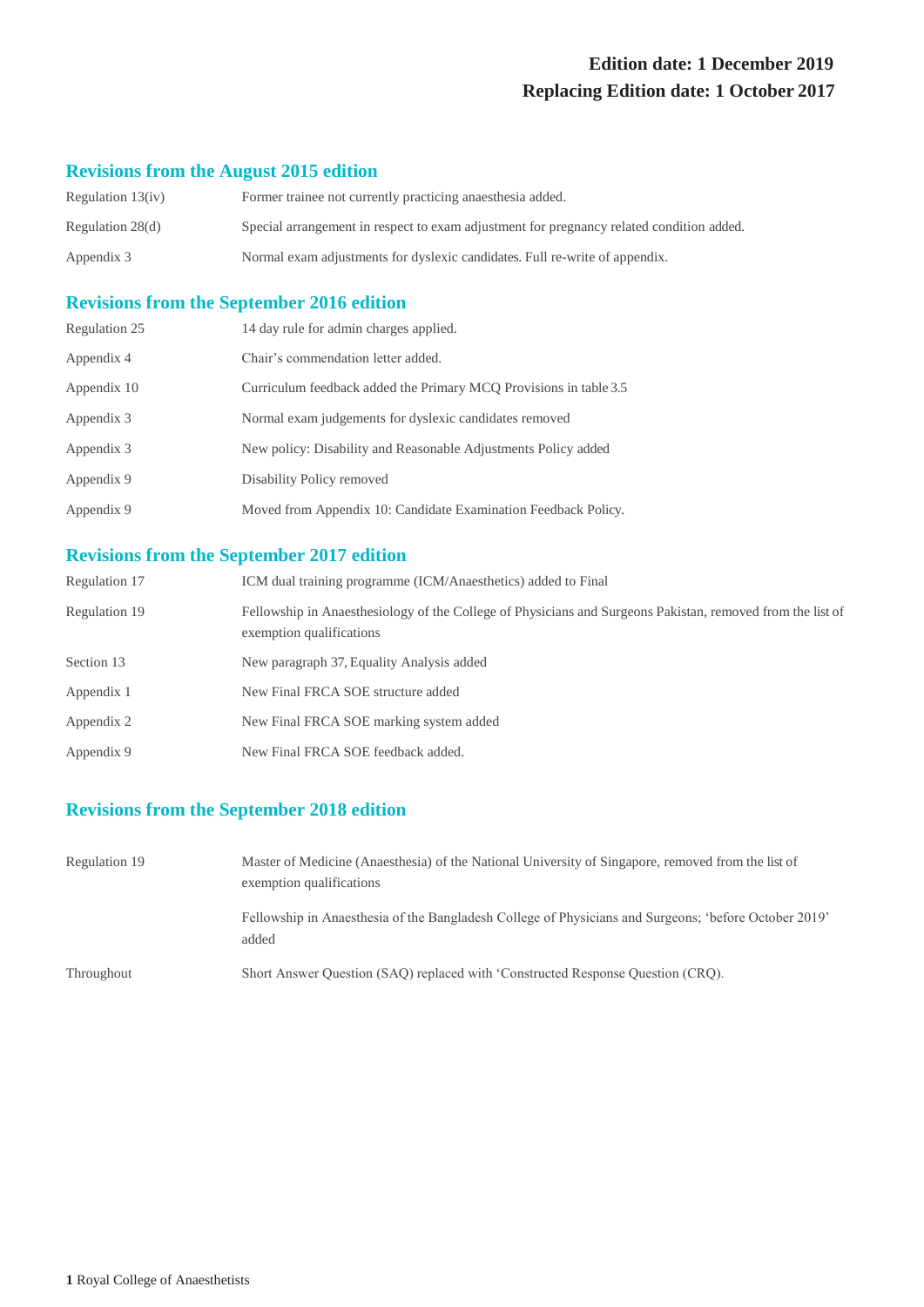# **Contents**

| <b>Regulation 1</b>     | Section 1: Training Definitions 4                                                                   |
|-------------------------|-----------------------------------------------------------------------------------------------------|
| <b>Regulation 2</b>     | Section 2: Commencement and Revocation 4                                                            |
| Regulation 3-9          | Section 3: Examinations 4                                                                           |
| Regulation 10-12        |                                                                                                     |
| Regulation 13–14        | Section 4: Prioritisation of Applications 6                                                         |
| Regulation 15-16        | Section 5: Eligibility for the Primary FRCA MCQ Examination 6                                       |
| Regulation 17-19        | Section 6: Eligibility for the Primary FRCA OSCE and SOE 7                                          |
| Regulation 20–25        | Section 7: Eligibility for the Final FRCA Examination and Exemption Qualifications 8                |
| Regulation 26–31        | Section 8: Application Procedures 9                                                                 |
| <b>Regulation 32</b>    |                                                                                                     |
| Regulation 33-34        | Section 9: Special Arrangements 10                                                                  |
| <b>Regulation 35</b>    | Section 10: Fellowship by Examination 11                                                            |
| Regulation 36–37        | Section 11: Failures and Guidance 11                                                                |
| <b>Regulation 38-41</b> | Section 12: Re-calculations, Reviews, Appeals and Complaints 11                                     |
|                         | Section 13: Equality and Diversity PSED and Equality Analysis 12                                    |
|                         | Section 14: Dress code, electronic devices/mobile phones, smart watches, misconduct and feedback 12 |
|                         |                                                                                                     |

## **[Appendices](#page-14-0)**

[Appendix 1: Structure of](#page-14-0) the Examinations **13** [Appendix 2: The Marking Systems](#page-15-0) **14** [Appendix 3: Disability and Reasonable](#page-16-0) Adjustments Policy **15** [Appendix 4: Prizes and Commendations](#page-20-0) **19** [Appendix 5: Dress Code for Examinations](#page-20-0) **19** [Appendix 6: Electronic devices mobile phone and smart watch policy](#page-20-0) **19** [Appendix 7: Misconduct and Copyright policy](#page-22-0) **21** [Appendix 8: Additional Educational Training Form –](#page-25-0) AET Form1 **24** [Appendix 9: Candidate Examination Feedback Policy](#page-28-0) **26**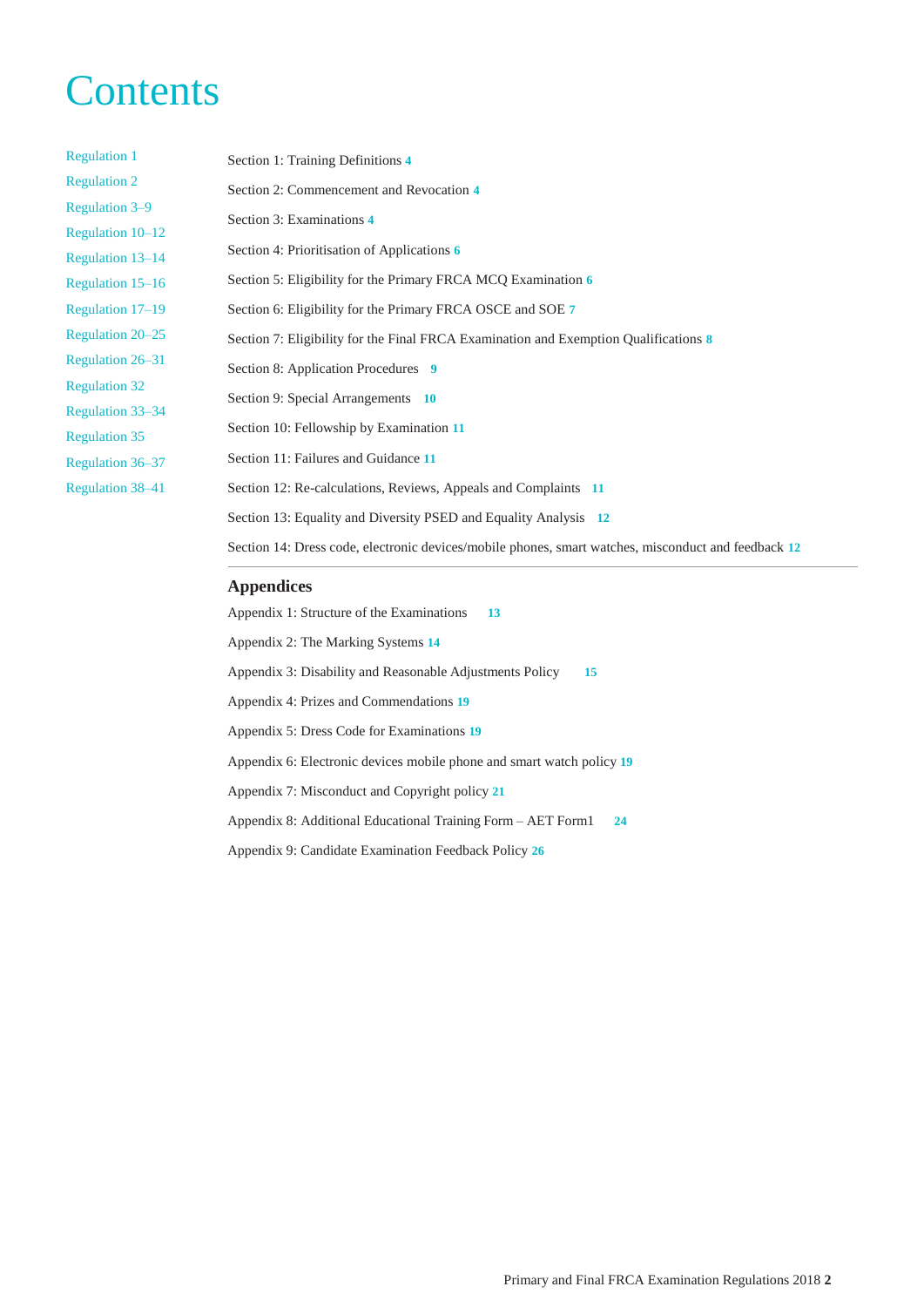# Introduction

The Regulations which govern the content and conduct of the examinations leading to the award of the Fellowship of the Royal College of Anaesthetists, specify:

- eligibility requirements;
- **application procedures;**
- limitations on the number of attempts;
- the options for guidance in the event of failure;
- the College statements on Equality and Diversity and Equality Analysis.
- Procedures for making representations, complaints and appeals, reasonable adjustment and special arrangement requests; and
- the procedures used for dealing with misconduct.

These Regulations have been approved by Council of the Royal College of Anaesthetists. Regulations are subject to change by the General Medical Council/Royal College of Anaesthetists.

The list of Appendices cover:

- Exam structure and marking systems.
- Disability and Reasonable Adjustments Policy.
- Prize and commendation criteria.
- Dress codes.
- Electronic Devices, Mobile Phones and Smart Watches Policy.
- Misconduct and Copyright Policy.
- Additional Educational Training Form AET Form1.
- Candidate Feedback Policy.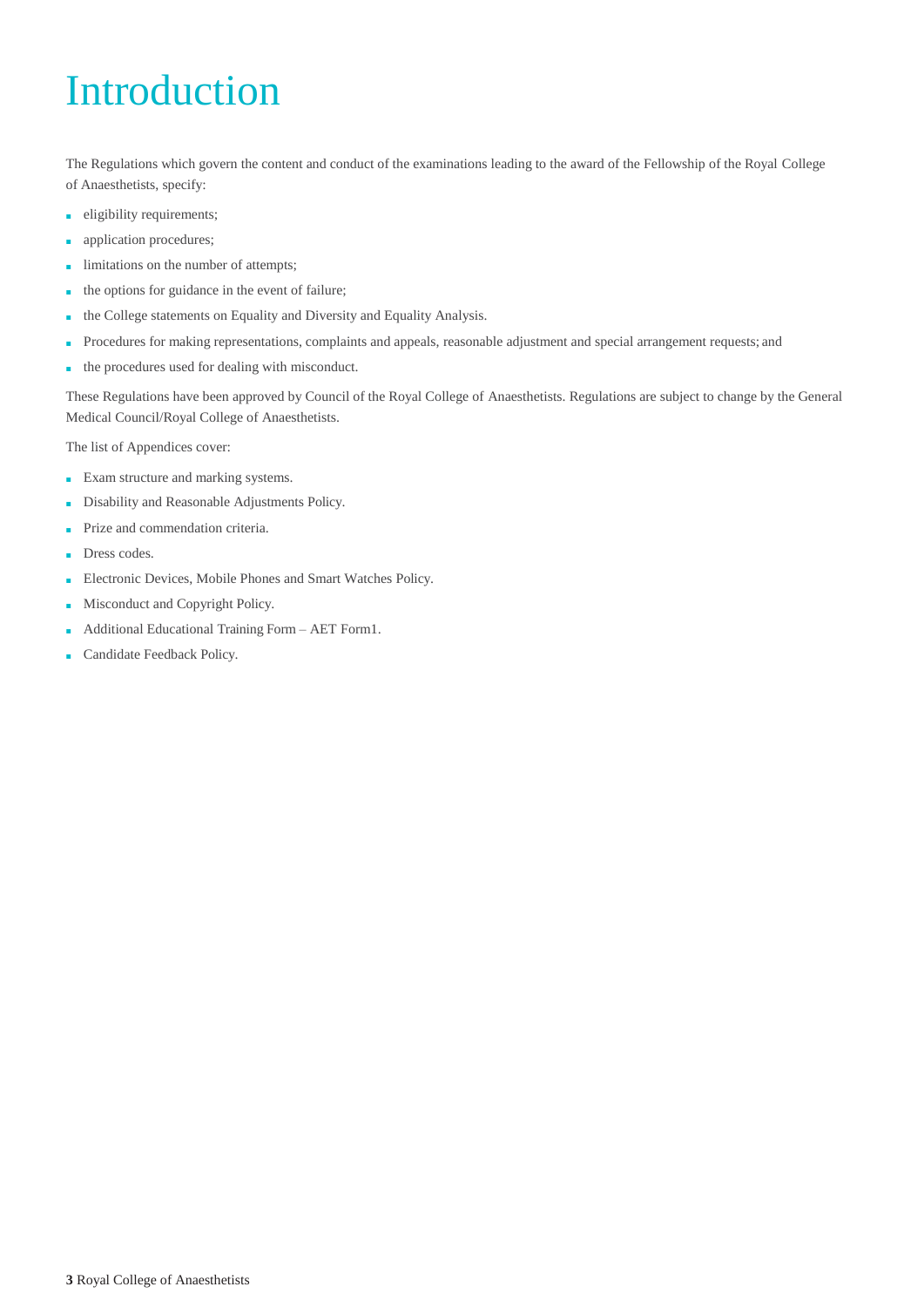# <span id="page-5-0"></span>Regulations

# Section 1: Training Definitions

- 1 (a) For the purpose of these Regulations a trainee is someone who has received 'approved training' in the UK and/or the Republic of Ireland.
	- (b) For the purpose of these Regulations 'approved training' means training:
		- (i) which is part of a UK GMC approved programme of training in Anaesthetics, Acute Care Common Stem (ACCS) or Intensive Care Medicine (ICM) (dual) programme which, if satisfactorily completed, may contribute to the award of a Certificate of Completion of Training in Anaesthetics/Certificate of Eligibility of Specialist Registration (Combined Programme) (CESR) (CP); or
		- (ii) which has been approved by the College of Anaesthetists, Ireland;
		- (iii) and which is appropriate to the part of the examination for which the candidate is applying.
		- (iv) Former UK trainees are doctors who have previously attended training as described above. Time restriction conditions may apply.
	- (c) (i) Non-UK anaesthetic trainees are anaesthetic doctors who have not carried out approved training as described in paragraph 1(b). Non-UK anaesthetic trainee applicants will be required to meet comparable eligibility criteria to that met by a UK trainee.
		- (ii) Non-UK anaesthetic trainee applicants applying for Final examinations must have been employed as an anaesthetist in a UK NHS post for at least 12 continuous months immediately prior to the date of the exam applied for. (This also applies to Former Irish Trainees who have been out of an Irish training programme for more than five years).
	- (d) ICM (single) programme trainees are only eligible to apply for Primary FRCA exams.
	- (e) Foundation trainees are trainees currently attending a UK Medical Foundation Programme (F1 and F2). Foundation trainees are eligible to apply for the Primary FRCA MCQ examination in order to provide further opportunity to build on experience gained in an anaesthetic placement.
	- (f) RCoA MTI are doctors currently sponsored under the RCoA Medical Training Initiative (MTI) applicants, are normally only recognised for examination purposes whilst under sponsorship. However, if at the end of their sponsorship an MTI applicant has passed one or more exam components of an exam part (Primary or Final) but have further components to complete to pass the relevant exam part overall. Then they will be allowed further attempts at the outstanding component for a maximum period of one year from the end of sponsorship, providing they remain eligible in all other respects.
	- (g) Exemption qualifications (paragraph 19), are qualifications that are considered acceptable by the Education, Training and Examinations (ETE) board in place of a pass in the Primary FRCA (conditions apply), as part eligibility towards the FRCA Final examinations only. Information regarding examinations which can be used for recruitment to or passage through anaesthetic training, can be foundon the training section of the College website.

# Section 2: Commencement and Revocation

- 2 (a) These Regulations shall come into force on 1 December 2019 and will apply to examinations commencing on or after that date.
	- (b) These Examination Regulations made by the ETE Board of the Royal College of Anaesthetists supersede anyprevious Regulations which are hereby revoked.

# Section 3: Examinations

- 3 (a) The examination for the Fellowship of the Royal College of Anaesthetists (FRCA) will be in two parts. The first part will be known as the Primary FRCA Examination and the second part will be known as the Final FRCA Examination.
	- (b) There will normally be three sittings of the Primary FRCA Examination and two sittings of the Final FRCA Examination in each academic year. The ETE Board may at any time decide, subject to notice, to alter the number of sittings of eitheror both parts in any year.
	- (c) The subject matter of each part of the examination is specified in the relevant parts of The CCT in Anaesthetics; Annex B: Core Level Training, and Annex C: Intermediate Level Training [\(available on the College](http://www.rcoa.ac.uk/node/205) website).
	- (d) The nature of each examination, together with details of the marking systems used and the prizes and commendations which may be awarded are described in Appendices 1, 2 and 4 of these Regulations.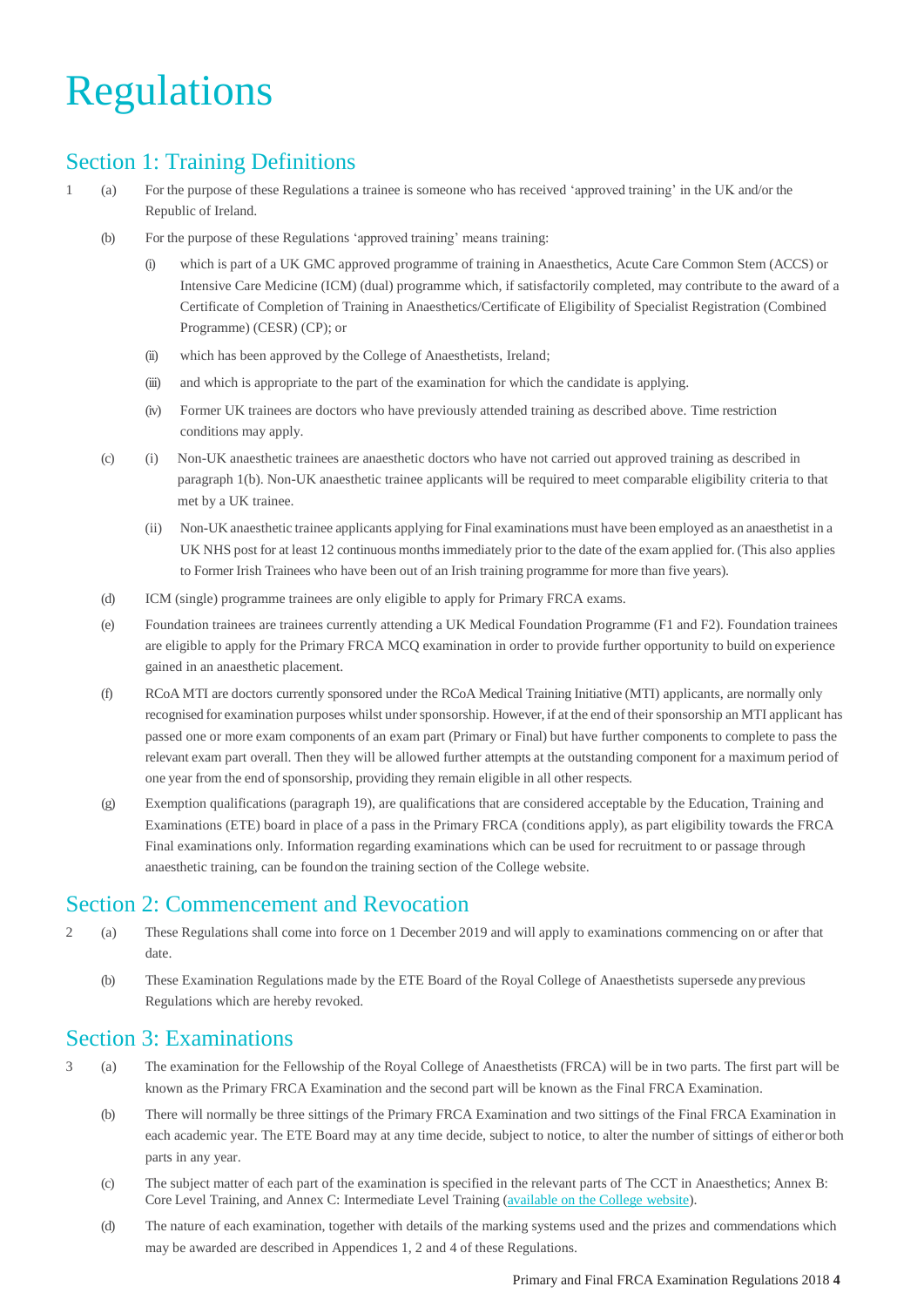(e) All FRCA examinations are conducted in English. Where a candidate's first language is not English, an applicant's communication and written skills in English should be equivalent to a level which a doctor could successfully pass the PLAB test or at a level of approximately 7.5/9 across all bands of the IELTS.

# **Primary FRCA**

- 4 The Primary FRCA Examination is divided into three sections taken on two separate days subject to Regulation 5(c):
	- a Multiple Choice Question (MCQ) paper;
	- an Objective Structured Clinical Examination (OSCE); and
	- a Structured Oral Examination (SOE).
- 5 (a) Candidates must pass the MCQ paper before they can apply to sit the OSCE and SOE.
	- (b) A pass in the MCQ paper will be valid for three years to the date of the sitting applied for, after which time if the whole examination has not been passed, the MCQ must be re-taken.
	- (c) At the first attempt the OSCE and SOE sections must be taken together. Failure to attend at both sections, will result in that attempt being recorded as fail in both sections. If one section is failed, only that section must be retaken, subject to Regulations 5(b) and (d). If both sections are failed, then they must be retaken at the same sitting.
	- (d) A pass in the OSCE or SOE will be valid for three years, after which time if the whole examination has not beenpassed, the relevant section(s) must be re-taken.
	- (e) Candidates will be allowed six attempts at the MCQ, OSCE and SOE, subject to remaining eligible under Regulations 13 and 15. Candidates will be required to provide evidence of additional educational training for the sixth attempt at each component. Full details are set out at Regulation 8.
	- (f) Under Regulation 17(b) (i) a pass in the whole Primary FRCA Examination is valid for seven years to the date of the sitting applied, for entry to the Final FRCA Examination.
	- (g) A pass in the Primary FRCA Examination does not automatically entitle eligibility to apply for the Final FRCA. The eligibility for the Final FRCA Examination components are listed at Section 7.

# **Final FRCA**

- 6 The Final FRCA Examination is divided into two sections taken on two separate days:
	- a written section consisting of: a Multiple Choice Question (MCQ) paper and a Constructed Response Question (CRQ) paper; and
	- a Structured Oral Examination (SOE).
- 7 (a) Candidates must pass the written section before they can apply to sit the SOE.
	- (b) A pass in the written section will be valid for three years to the date of the sitting applied for, after which time, if the whole examination has not been passed, the written section must be re-taken.
	- (c) Candidates will be allowed six attempts at each section subject to remaining eligible under Regulation 17. Candidates will be required to provide evidence of additional educational training for the sixth attempt at each component. Full details are set out at regulation 8.

## **Additional Educational Training**

- 8 In addition to remaining eligible under Regulations 13, 15 or 17 as applicable, at the sixth attempt at any component of the Primary or Final FRCA, a candidate must provide evidence of additional educational experience/training asfollows:
	- (a) Prior to application for further attempts after the fifth attempt a candidate must:

Discuss their final attempt and suitability for anaesthetic training with their College Tutor or equivalent. Their College Tutor or equivalent must support a further attempt in writing through the submission of the 'Additional Educational Training form; AET Form1' at Appendix 8.

The form must be submitted to the Director of Education, Training and Examinations at least three months in advance of the date of the next intended sitting.

- (i) If a candidate has not already attended a guidance interview for this component then they must attend a guidance interview in accordance with Section 11 of the Regulations, a second guidance interview can also be arranged if required.
- (ii) Re-application must be made after a period of additional training which has been discussed and agreed by the College Tutor or Supervising Anaesthetic Consultant after consultation with the in-house anaesthetic training team. A full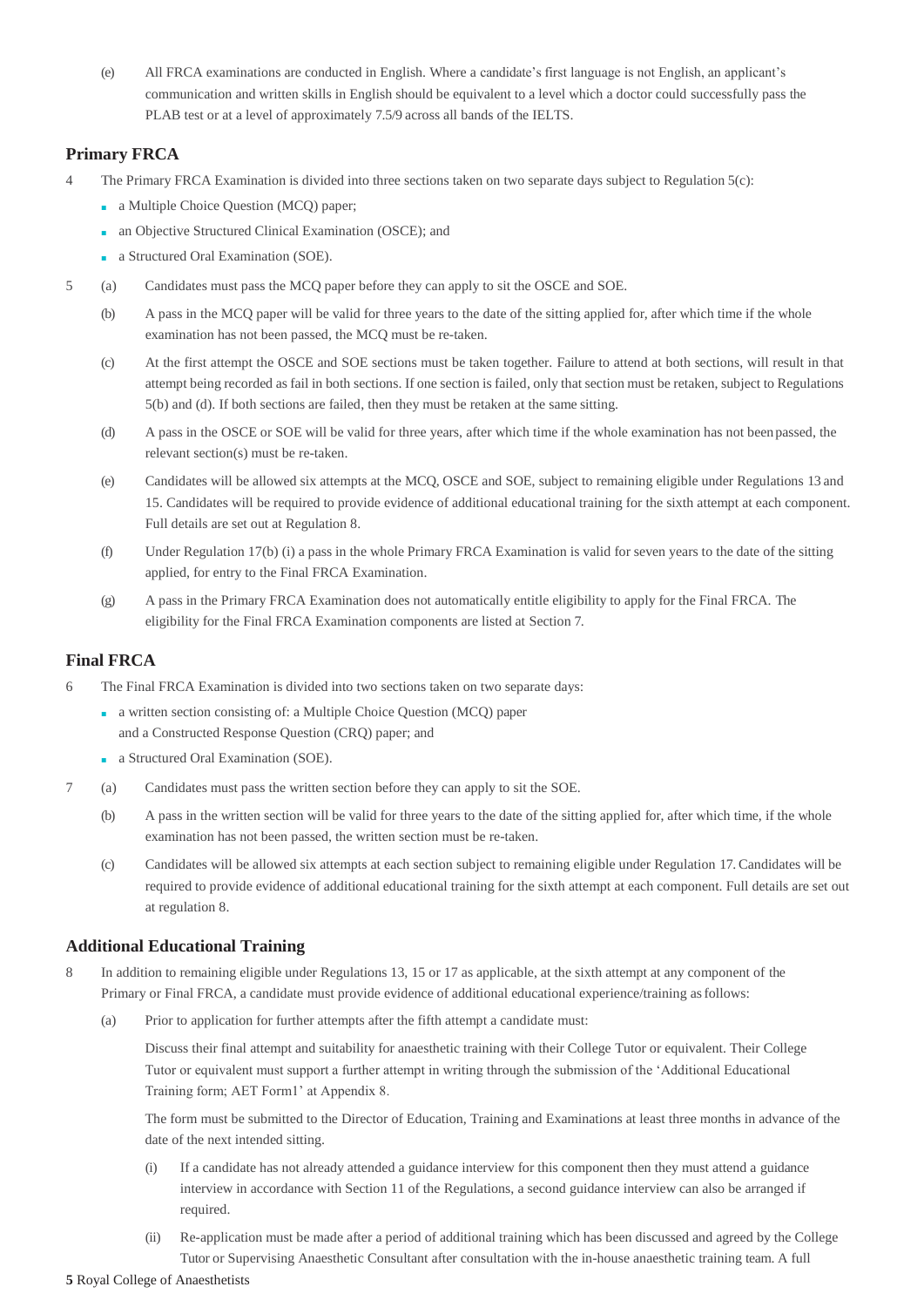training programme is mandatory and is set out on the form as follows:

- <span id="page-7-0"></span>(a) Attendance/planned attendance at a recognised FRCA course either locally or nationally.
- (b) Details of examination practice for the relevant component (e.g. OSCE, SOE practice, or MCQ practice etc.).
- (c) Evidence of modules undertaken or planned to be taken in e-Learning Anaesthesia (e-LA), if applicable to the relevant examination component since failing at the fifth attempt.
- (d) Details of further clinical exposure and training as discussed with a College Tutor appropriate to the relevant examination component.

#### **Attempts under previous Regulations**

9 All attempts at Primary and Final examinations taken under previous regulations count in full against attempts allowed under the current Regulations.

# Section 4: Prioritisation of Applications

- 10 There is no prioritisation for the Primary MCQ or Final written papers, but candidates may not always get their first choice of venue.
- 11 (a) Subject to eligibility in all other respects to sit the Primary OSCE/SOE or Final SOE priority will be given to applicants who are:
	- (i) trainees currently in Deanery approved training posts on a GMC approved training programme in Anaesthetics(as defined in these Regulations);
	- (ii) trainees sponsored by the College under the MTI scheme
	- (iii) Specialty/Staff and Associate Specialist (SAS) grade doctors
	- (b) The following applicants will be accepted, in the order listed, if the College has the capacity to examine them at the sitting applied for, in the Primary OSCE and/or SOE and Final SOE:
		- (i) ACCS/ICM (single programme) trainees (Primary OSCE/SOE)
		- (ii) former UK anaesthetic trainees;
		- (iii) trainees currently in approved training posts in the Republic of Ireland; and
		- (iv) all other eligible categories not listed above.

Candidates in the above categories will automatically be booked on to exams on application. However, the College reserves the right to move candidates listed at 11(b) to a later sitting of the exam should there be insufficient capacity to examine them at the sitting applied for.

12 Specialists directed by the GMC to undergo an assessment of knowledge of Anaesthesia to support an application for entry to the Specialist Register under the Certificate of Eligibility for Specialist Registration (CESR) route will be admitted to the appropriate examination(s) under special arrangements.

The College recommends that candidates should not sit the The College recommends that candidates should not sit the Primary MCQ until they have passed the Initial Assessment of Competency (IAC) in anaesthetics

# Section 5: Eligibility for the Primary FRCA MCQ Examination

- 13 A person is eligible to enter the Primary FRCA MCQ paper who:
	- (a) holds full registration without limitation with the General Medical Council (United Kingdom), or holds equivalent national registration with an overseas Medical Council; and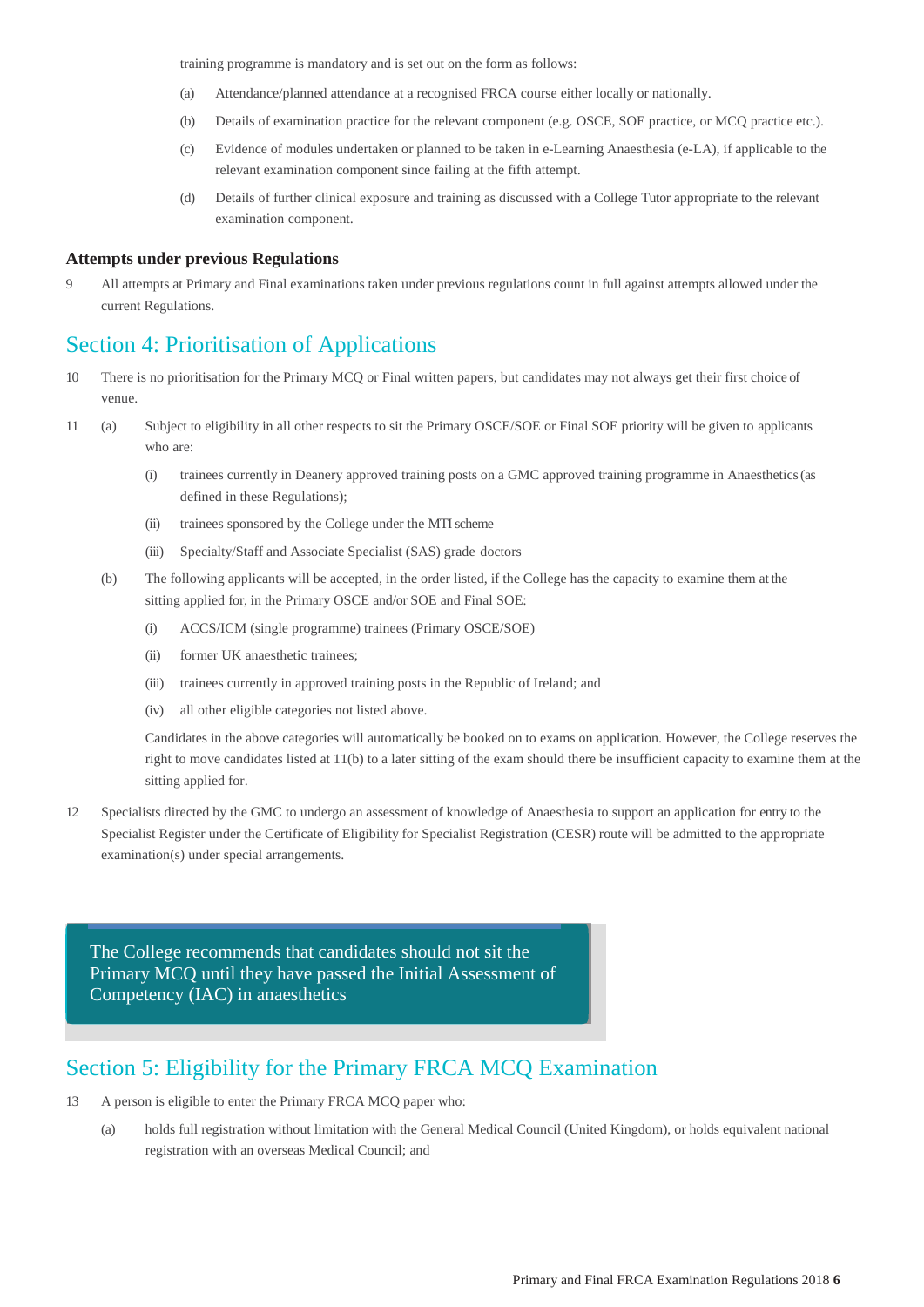- <span id="page-8-0"></span>(b) (i) is currently registered with the College or appropriate Faculty as a trainee in a Deanery approved training post on a GMC approved training programme in Anaesthetics, ACCS, ICM or the UK Foundation Programme;\* or
	- (ii) is currently registered as a trainee in Anaesthetics with the College of Anaesthetists, Ireland; or
	- (iii) is currently registered with the College in a recognised membership category (not an Affiliate grade) and presently working as a practising anaesthetist; or
	- (iv) is currently registered with the College in a recognised membership category (not Affiliate grade) and if not currently working as an anaesthetist, is a former UK or Irish anaesthetic trainee who left anaesthetic training no more than five years before the published start date of the sitting applied for; or
	- (v) will have successfully applied for Temporary Examination Eligibility (TEE) (which includes currently practicing as an anaesthetist) with the College three calendar months prior to the date of the examination applied for, and
- (c) satisfies the requirements of these Regulations with regard to application procedures and other matters.
- 14 A person shall not be eligible to enter for the Primary MCQ paper who has already attempted and failed that paper six times. Or where a matter under review or appeal remains unresolved. See Regulation 35(d).

# Section 6: Eligibility for the Primary FRCA OSCE and SOE

The College strongly recommends that candidates should not sit  $\overline{C}$ the Primary FRCA OSCE and SOE until they are at least halfway the Primary FRCA OSCE and SOE until they are at least halfway through their Core level training programme in anaesthetics.

15 A person is eligible to enter the Primary FRCA OSCE and SOE who:

- (a) is eligible to enter the Primary FRCA MCQ paper as prescribed in Regulation 13, with the exception that Foundation Trainees are not eligible for this exam;†
- (b) has passed the Primary FRCA MCQ paper‡ within three years before the published starting date of the sitting applied for and:
- (c) (i) has been awarded the Initial Assessment of Competency in Anaesthetics (IAC); or
	- (ii) has been awarded the College of Anaesthetists, Ireland equivalent of the IAC; or
	- (iii) a doctor practising anaesthesia in the UK in a non-UK training post who has not been awarded the IAC, may submit a satisfactory NHS appraisal at a standard equivalent to that of a Deanery ARCP; or
	- (iv) is currently sponsored under the RCoA MTI and has a written report from the College Tutor (see paragraph 1e); or
	- (v) has been awarded an overseas anaesthetic competency in anaesthetics which is comparable to the UK IAC;§ and
- (d) satisfies the requirements of these Regulations with regard to application procedures and other matters.
- 16 A person shall not be eligible to enter for the Primary FRCA OSCE and/or SOE who has attempted and failed either the OSCE and/or SOE section of the Primary FRCA examination six times. Or where a matter under review or appeal remains unresolved.

<sup>\*</sup> On receipt of application, ACCS and Foundation trainees will be given temporary registration with the College for examination purposes. ICM trainees will be accepted under their Faculty registration.

<sup>†</sup> Foundation trainees are eligible for the Primary MCQ only (see paragraph 1(d)). ACCS and ICM (single programme) trainees are eligible for all Primary FRCA components.

<sup>‡</sup> A pass in the CARCSI/CAI Primary/MCAI MCQ Examination does not give exemption from the FRCA Primary MCQ Examination.

<sup>§</sup> Overseas anaesthetic competency certificates must be provided on application and prove clinical competency comparable to the UK Initial Assessment of Competency in Anaesthetics. Certificates must be accompanied by a letter of authentication in English from a senior anaesthetic consultant or notary. The final decision on comparability of overseas IAC certificates lies with the Chair of the Primary Examination.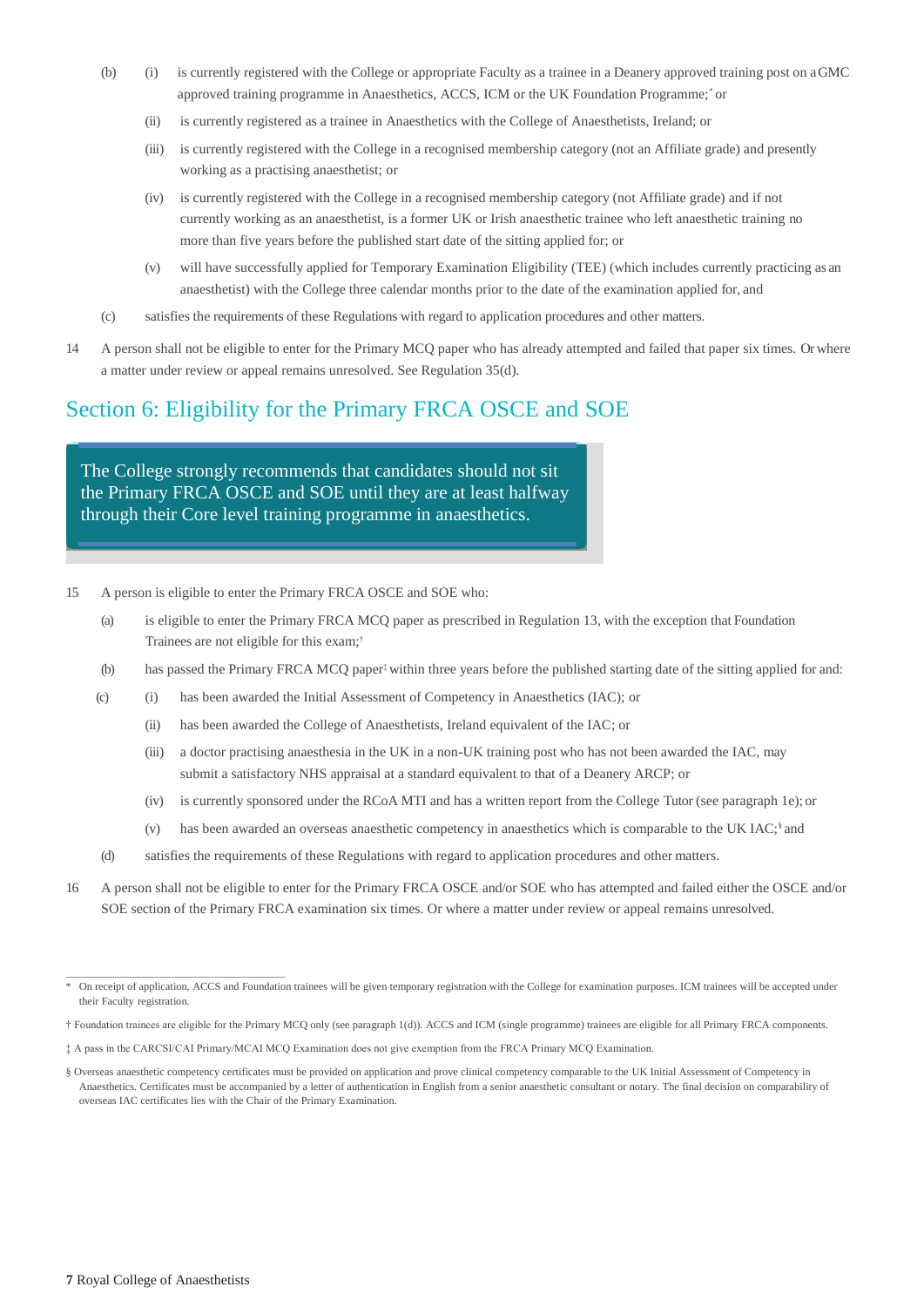<span id="page-9-0"></span>the Final FRCA examinations until they are at least one third of the way through their intermediate level training programme in through the intermediate level training programme in Anaesthesia. The international programme in Anaesthesia. The College strongly recommends that candidates should not sit

#### 17 A person is eligible to enter for the Final FRCA Examination who:

- (a) (i) holds full registration without limitation with the General Medical Council (UK)<sup> $\dagger$ </sup> and;
	- (ii) is currently registered with the College as a trainee in a Deanery approved training post on a GMCapproved training programme in anaesthetics (as defined in these Regulations); or
	- (iii) is currently registered with the College/Faculty of Intensive Care Medicine as a trainee in a Deanery approved training post on a GMC training programme in anaesthetics and intensive care medicine, or
	- (iv) is currently registered as a trainee in Anaesthetics with the College of Anaesthetists Ireland; or
	- (v) is a member of their respective College; left an approved training post in the United Kingdom or Ireland nomore than five years before the published starting date of the sitting applied for; or
	- (vi) is currently registered with the College in a recognised membership category (not an Affiliate grade); is a former UK trainee or a non-UK anaesthetic trainee applicant who has been employed continuously in a UK NHS post as a practising anaesthetist for at least 12 months immediately prior to the date of the exam applied for; or
	- (vii) is currently sponsored under the RCoA MTI; and been employed as an anaesthetist in a NHS post for six months immediately prior to the date of the examination applied for (see paragraph 1e); or
	- (viii) is a Specialty/SAS Grade Doctor who:
		- left approved training more than five years before the published start date of the sitting applied for;
		- $\blacksquare$  is currently practising anaesthesia in the UK;
		- is a member of The College;
		- holds a satisfactory NHS appraisal, and:
- (b) (i) has passed the Primary FRCA examination or an exempting qualification listed at paragraph 19 within seven years before the published start date of the sitting applied for; or
	- (ii) satisfies the conditions stated in Regulation 19 even if they have failed any part of the Primary FRCA examination by the maximum number of attempts allowed, and:
- (c) (i) has been awarded the UK Core Level Training Certificate (CLTC) in anaesthetics, an equivalent, or the Irish Certificateof Completion of Core Specialist Training (CCCST); or
	- (ii) if they are currently sponsored under the RCoA MTI, has received at least one satisfactory supervisor's report at a standard equivalent to that of an Annual Review of Competence Progression (ARCP) before the published closing date of the sitting applied for; or
	- (iii) if they have not been in a UK or Irish anaesthetic training programme in the last five years; and is not sponsored under MTI; has received at least one satisfactory NHS Appraisal at a standard equivalent to that of a ARCP; and
- (c) If applying for the Final FRCA SOE has passed the Final FRCA written exam within 3 years of the date of the sitting applied for.
- (e) satisfies the requirements of these Regulations with regard to application procedures and other matters.
- 18 A person shall not be eligible to enter either section of the Final FRCA examination who has attempted and failed either section of the Final FRCA examination six times.

<sup>¶</sup> Irish anaesthetic trainees and former Irish trainees (less than five years out of training) not registered with the GMC (UK), must be registered with the Medical Council of Ireland. Former Irish trainees who have been out of training more than five years must have worked in the NHS for 12 months, see 17(a)(v).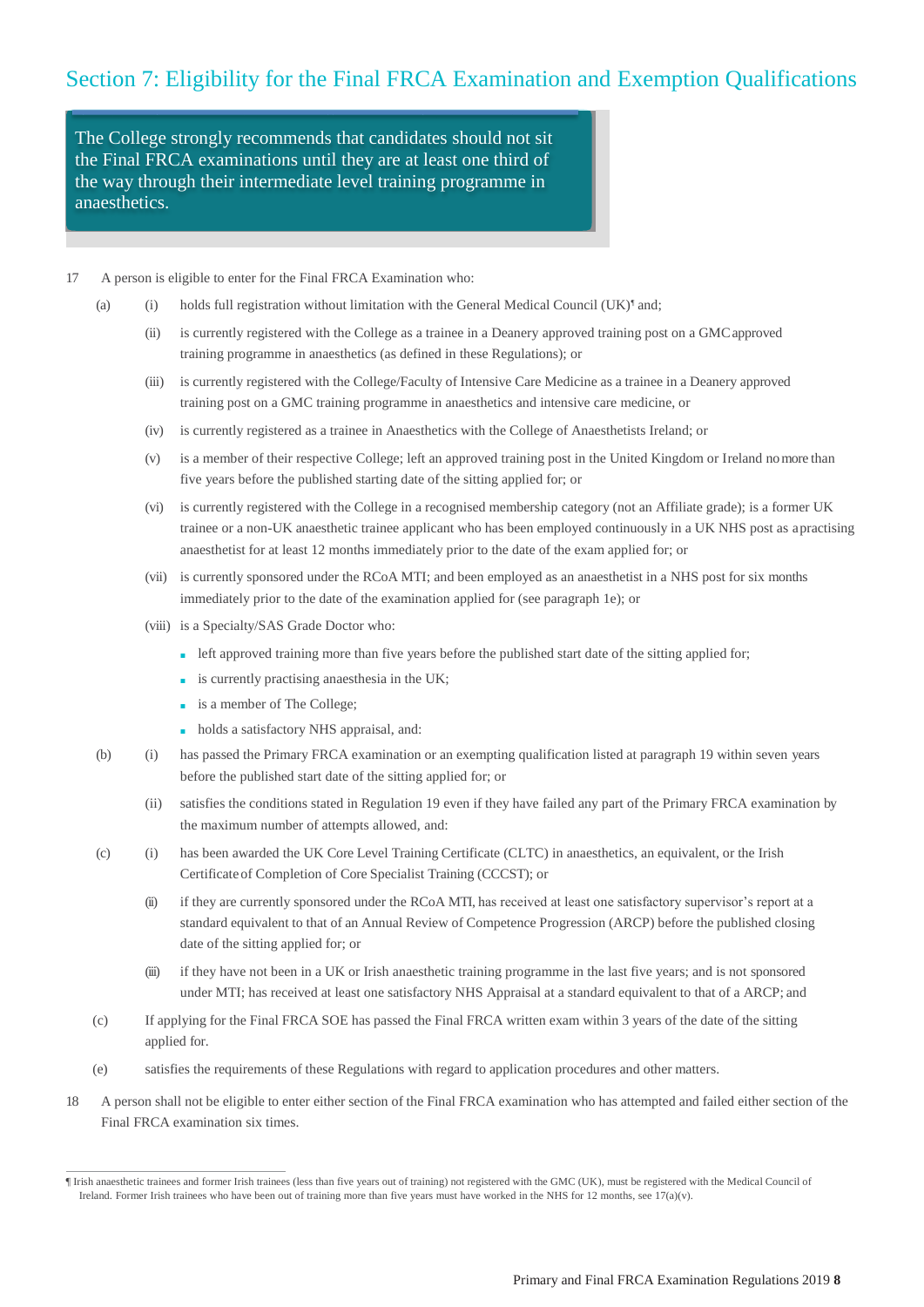## <span id="page-10-0"></span>**Exemptions**

- 19 A candidate for the Final FRCA examination shall be exempt from passing the Primary FRCA examination (see paragraph 1(f)) who, within the seven years preceding the published start date of the sitting applied for, and only in such years as arespecified, and subject to annual renewal of approval by the ETE Board:
	- (a) has passed:
		- (i) the Primary or Membership examination for the Fellowship of the Faculty or the College of Anaesthetists,Ireland (provided it was sat in the Republic of Ireland) before April 2015; or
	- (b) has obtained any of the following national qualifications:
		- (i) The Fellowship of the Australian and New Zealand College of Anaesthetists;
		- (ii) The European Diploma in Anaesthesiology and Intensive Care of the European Academy of Anaesthesiology or the European Society of Anaesthesiology;
		- (iii) Fellowship of the Faculty or the College of Anaesthetists of Ireland;
		- (iv) Doctor of Medicine (Anaesthesiology) of the University of Colombo, Sri Lanka;
		- (v) Doctor of Medicine (Anaesthesia) University of the West Indies before May 2014;
		- (vi) Fellowship of the College of Anaesthetists of South Africa;
		- (vii) Certificate of the American Board of Anaesthesiology;
		- (viii) Fellowship in Anaesthesia of the Royal College of Physicians and Surgeons of Canada;
		- (ix) Fellowship in Anaesthesia of the Bangladesh College of Physicians and Surgeons, before October 2019;
		- (x) Fellowship of the Hong Kong College of Anaesthesiologists.

# Section 8: Application Procedures

## **Applications**

- 20 The examination calendar, details of online application and payment and paper application forms are available on the College website.
- 21 Applications for admission to an examination, online or via paper application, must be received by the College on or after the published opening date but not later than 5.00 pm on the published closing date of the sitting applied for, as shown in the examinations calendar. When applying online, candidates will receive an email confirming booking and payment. Candidates applying by paper application will receive an email confirming safe receipt of the application form. Applicants who submit a paper application, by post or email will be sent an electronic link to allow secure online payment.
- 22 Applications for admission to examinations and Temporary Examination Eligibility (TEE) must be accompanied by the fee and any certificates required to support the application form. Late or incomplete applications will not be accepted. TEE applications which arrive after published deadline dates will be held until the next active deadline date.
- 23 TEE applicants must have had their TEE approved by the College at least three months before the published start date ofthe examination applied for and issued with a TEE number which must be quoted on all applications.
- 24 The fees payable for admission to each part shall be those fixed by the Finance board and published in the examinations calendar.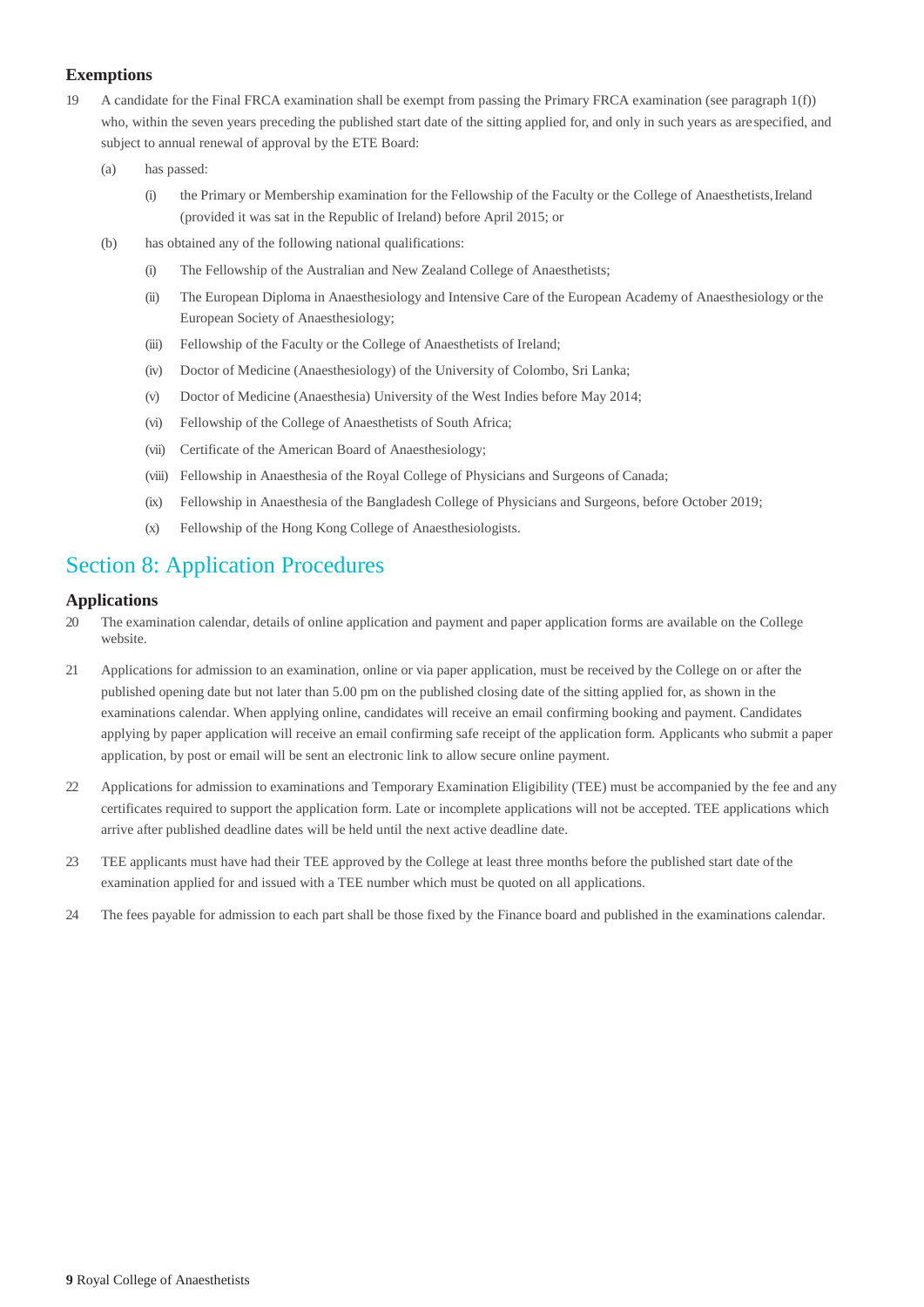## <span id="page-11-0"></span>**Withdrawals**

25 A candidate withdrawing an application for admission to an examination before the closing date for applications may receive back the full amount of the fee paid, providing the withdrawal request is within 14 days of receipt of the application. If greater than 14 days then the refund is subject to a deduction for admin expense, (14 day rule), withdrawal requests must be received in writing. A candidate who withdraws in any other circumstances including non-issue of entry visas (with the exception of those described in Section 9) or who fails to appear for an examination, will not normally be entitled to any refund of fee. Candidates who are forced to withdraw from an examination after the closing date due to a situation beyond their control, such as illness, bereavement or other personal factors, may be entitled to a refund, less an admin charge (14 day rule applies). Fees cannot be deferred from one exam to another and candidates must prove their eligibility for each exam sitting they apply for.

# Section 9: Special Arrangements

## **Pregnancy**

- 26 Regulations 27 to 29 apply only to candidates whose pregnancy or pregnancy-related illness or condition renders them unable to attend the examination. These Regulations do not apply to any other situations (see paragraph 25). This special treatment in relation to pregnancy is permitted under the Equality Act 2010.
- 27 Any prospective candidate should notify the examinations department as soon as possible of the fact of their pregnancy and the expected week of confinement. Such details should, where possible, be provided to the exams department at the time of application.
- 28 A prospective candidate must advise the exams department on application or as soon as possible if:
	- (a) she has any pregnancy-related problems or illness; or
	- (b) her confinement is due shortly before or around the date of the examination; or
	- (c) her condition gives her sufficient discomfort for her to consider that it will have a detrimental effect upon her performance.
	- (d) A special arrangement in respect to reasonable exam adjustment is requested, (see Appendix 3).

In such circumstances, should such a candidate be unable to sit for the examination, withdrawal will be permitted and the examination fee will be refunded (subject to a deduction for administrative expenses). In some circumstances, the College may be able to make an adjustment to account for pregnancy related conditions. Candidates should contact the Head of Examinations to discuss possible reasonable adjustments, (see Appendix 3).

29 A candidate who does not inform the examinations department of her pregnancy on application will not normally be allowed to withdraw her application after the closing date without forfeiting her examination fee. However, when the pregnancy is diagnosed after submitting an application but prior to the examination and the candidate is subsequently unable to attend for the examination due to pregnancy-related reasons, then the candidate may withdraw from the examination and the fee willbe refunded (subject to a deduction for administrative expenses).

## **Disability**

30 The College is committed to ensure that all candidates have equal opportunity to demonstrate their ability in all FRCA examinations and will make reasonable adjustments to examination arrangements as appropriate for individual disabled candidates. The definition of 'disability' and 'reasonable adjustment' under the Equality Act 2010 and the procedure to follow for candidates seeking examination adjustments are set out at Appendix 3 of these regulations.

## **Temporary medical conditions**

31 The College will consider special arrangements in the form of 'reasonable adjustments' for candidates who have a temporary, on- going or fluctuating medical condition that does not meet the definition of a disability as set out in the Equality Act 2010 but does affect a candidate's ability to take a planned sitting of an examination. The procedures to follow are set out at Appendix 3.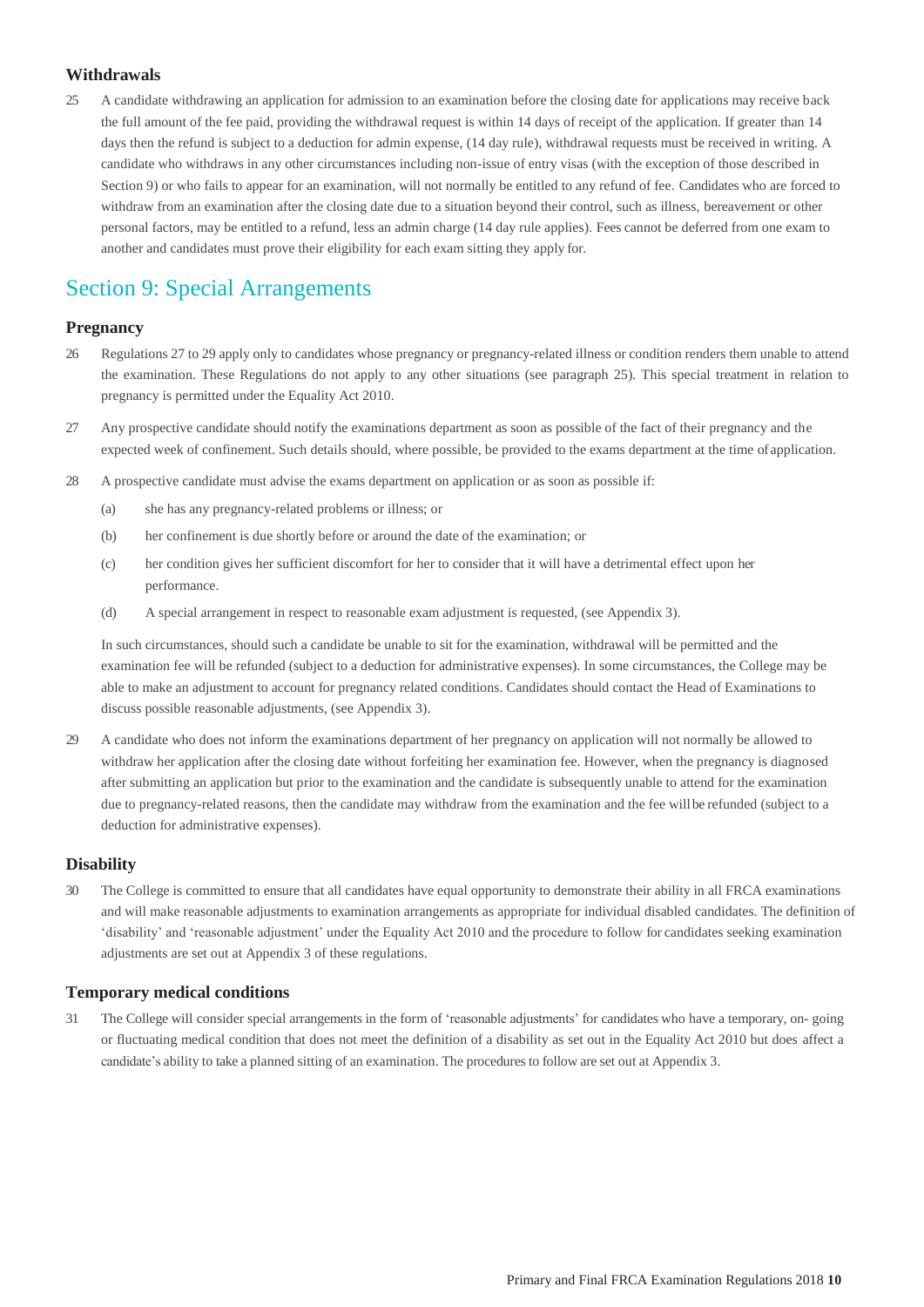# <span id="page-12-0"></span>Section 10: Fellowship by Examination

- 32 As stated in the Charter and Ordinances of The Royal College of Anaesthetists, a person shall be entitled to be admitted a fellow of the College if he or she has:
	- (a) passed the appropriate examinations for Fellowship; and
	- (b) complied with such conditions as may be prescribed by the Council in the Regulations of the College.

# Section 11: Failures and Guidance

## **Failures**

33 A candidate who is unsuccessful in an examination may, subject to the provisions of Sections 5, 6, 7 and 8 enter for the next or any subsequent sitting of that examination.

## **Guidance**

- 34 (a) There are no mandatory requirements for candidates to attend guidance interviews up to the fifth attempt for each component. At the sixth attempt candidates must have attended a guidance interview.
	- (b) A candidate who has failed any of the following components more than once may request a guidance interview, subject to the limitation at 34(c):
		- Primary OSCE and/or SOE
		- Final written
		- Final SOE
	- (c) Interviews are normally limited to one per examination component listed at 34(b). A candidate shall be entitled to a second guidance interview at the sixth attempt if required.
	- (d) No special consideration will be given in respect of refunds following guidance interviews. Non request/attendance of a guidance interview will not affect eligibility towards examinations.
	- (e) Requests should be made by email (exams@rcoa.ac.uk) or in writing, to the examinations department at the College address, normally within one calendar month of the date of the last failed component.
	- (f) Interviews will be carried out by one or more FRCA Examiner(s) and arranged locally where possible. Attendance of a College Tutor is strongly encouraged.
	- (g) In exceptional circumstances and under the recommendation of the College Tutor a candidate may be granted a guidance interview after failure at the first attempt.

# Section 12: Re-calculations, Reviews, Appeals and Complaints

- 35 All matters regarding re-calculations, reviews, appeals, and complaints are contained in the RCoA Primary and FinalFRCA examinations (Review and Appeals) Regulations (The Review Regs) (see College [website\)](http://www.rcoa.ac.uk/node/280).
	- (a) A candidate, after receipt of their official result letter, may request an additional calculation of his/her result. Recalculation requests incur an administration charge. Re-calculation requests should be addressed to the head of examinations. (see paragraph 4 and 5 of the Review regulations).
	- (b) A candidate wishing to request a review with regard to the conduct of an examination or if on receipt of a review letter, remains dissatisfied and wishes to appeal against any result, must address such review or appeal to the Education, Training and Examinations Director in writing within two months of completing the relevant examination. Under no circumstances should such requests be addressed to an examiner.
	- (c) Candidates who consider they have grounds for complaint regarding the provision of service, provided at an FRCA examination, that does not amount to a request for a 'Review', should follow the procedure set out at paragraphs 20–30 of the Review Regulations.
	- (d) Candidates are not eligible to apply or sit for any FRCA examination whilst a matter for review or appeal remains unresolved between the candidate and the Education, Training and Examinations Director.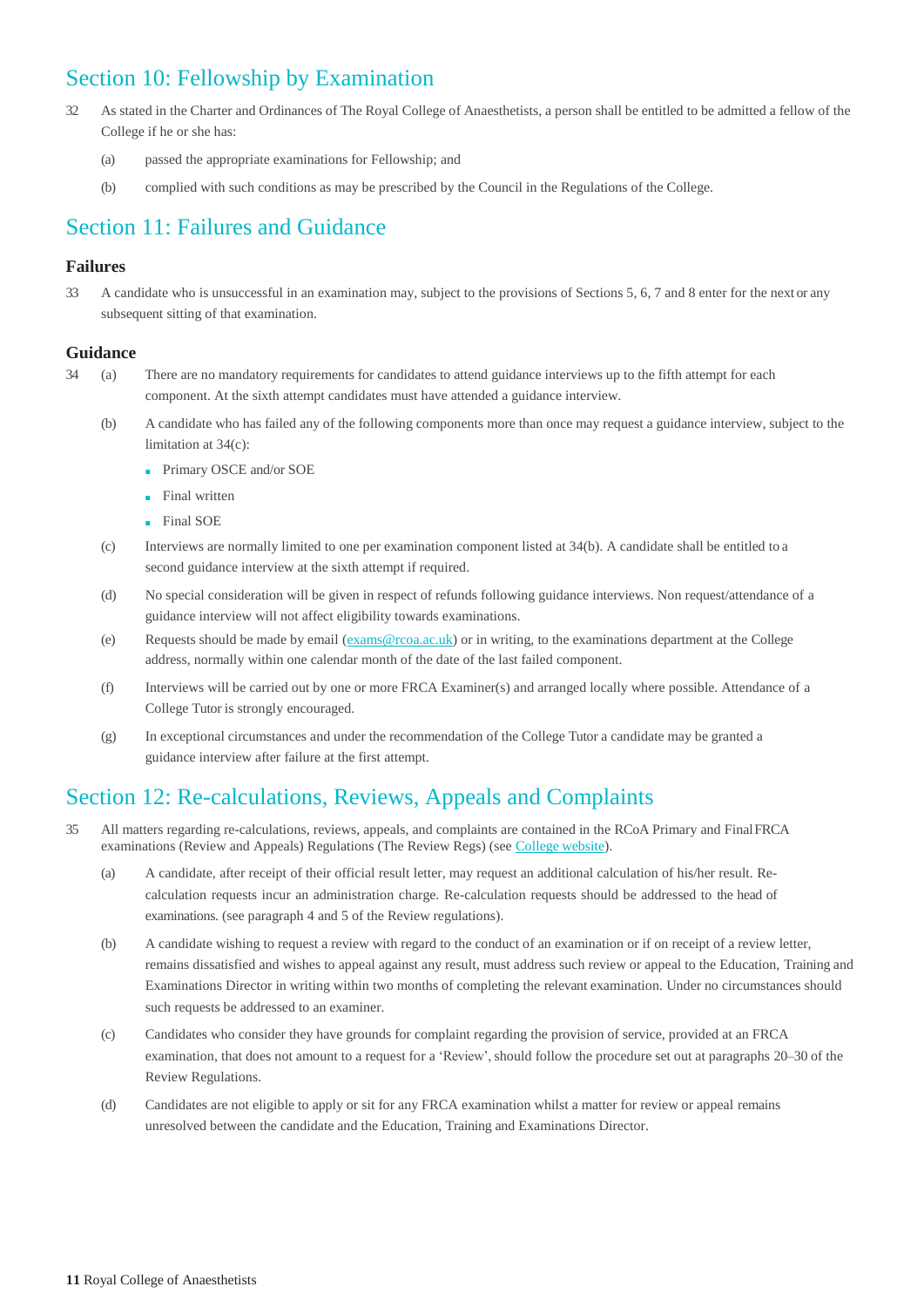# <span id="page-13-0"></span>Section 13: Equality and Diversity

# **Public Sector Equality Duty (PSED)**

- 36 In the exercising of its duties when carrying out examinations in accordance with the Equality Act 2010, Section 149(1) (the Act), the Royal College of Anaesthetists gives due regard to:
	- eliminate discrimination, harassment, victimisation and any other conduct that is prohibited by or under this Act;
	- advance equality of opportunity between persons who share a relevant protected characteristic and persons who do not share it;
	- foster good relations between persons who share a relevant protected characteristic and persons who do not share it.

In its regard for these duties the College also aims to meet all areas of the College Equal [Opportunity](https://www.rcoa.ac.uk/sites/default/files/RCoA-EqualOp-Policy2014.pdf) Policy 2014 to ensure that everyone has equal opportunity to demonstrate their ability and that no one is treated less favourably than another on grounds of race, disability, sex, transgender, sexual orientation, age, religion, or pregnancy and maternity.

To ensure compliance with the Act and as part of the [College Equal Opportunity Policy 2014,](https://www.rcoa.ac.uk/sites/default/files/RCoA-EqualOp-Policy2014.pdf) the College monitors exam results in relation to the candidate population.

All examiners and exams staff undertake regular exam specific equality and diversity training.

The College considers reasonable adjustments for exam candidates with disability as set out at Section 9 paragraph 30 and Appendix 3 of these Regulations. Special arrangements for pregnancy and temporary medical conditions are set out at Section 9 and Appendix 3 of these regulations.

## **Equality Analysis (EA)**

37 Equality analysis is an integral part of examination policy, content and practice development. The College carries out objective, evidence based equality analysis when making decisions relating to exam changes, policies, question writing and practices. This ensures that full consideration is given to the effect that such decisions may have on the fairness of the exam and aims to prevent discrimination, promote diversity and inclusivity for all groups of people.

# Section 14: Dress code, electronic devices/mobile phones, smart watches, misconduct and feedback

## **Dress code for examinations**

38 The College endorses the key recommendations of guidance on dress codes for postgraduate medical recruitment, training and assessment from the conference of Postgraduate Medical Deans (CoPMeD). Full details are set out at Appendix 5 of these Regulations.

## **Electronic devices including mobile phones and smart watches**

39 The College will follow strict appliance of the rules set out at Appendix 6 of these regulations regarding the use of mobile phones, smart watches and unauthorised electronic devices during FRCA examinations.

#### **Misconduct**

40 All aspects of misconduct at FRCA examinations will be investigated and acted upon in accordance with the misconduct policy set out at Appendix 7 of these Regulations.

## **Candidate Feedback**

41 The College believes it is important to provide feedback to all exam candidates beyond a standard pass/fail result. The details of the feedback provided to candidates is set out at Appendix 9 of these Regulations.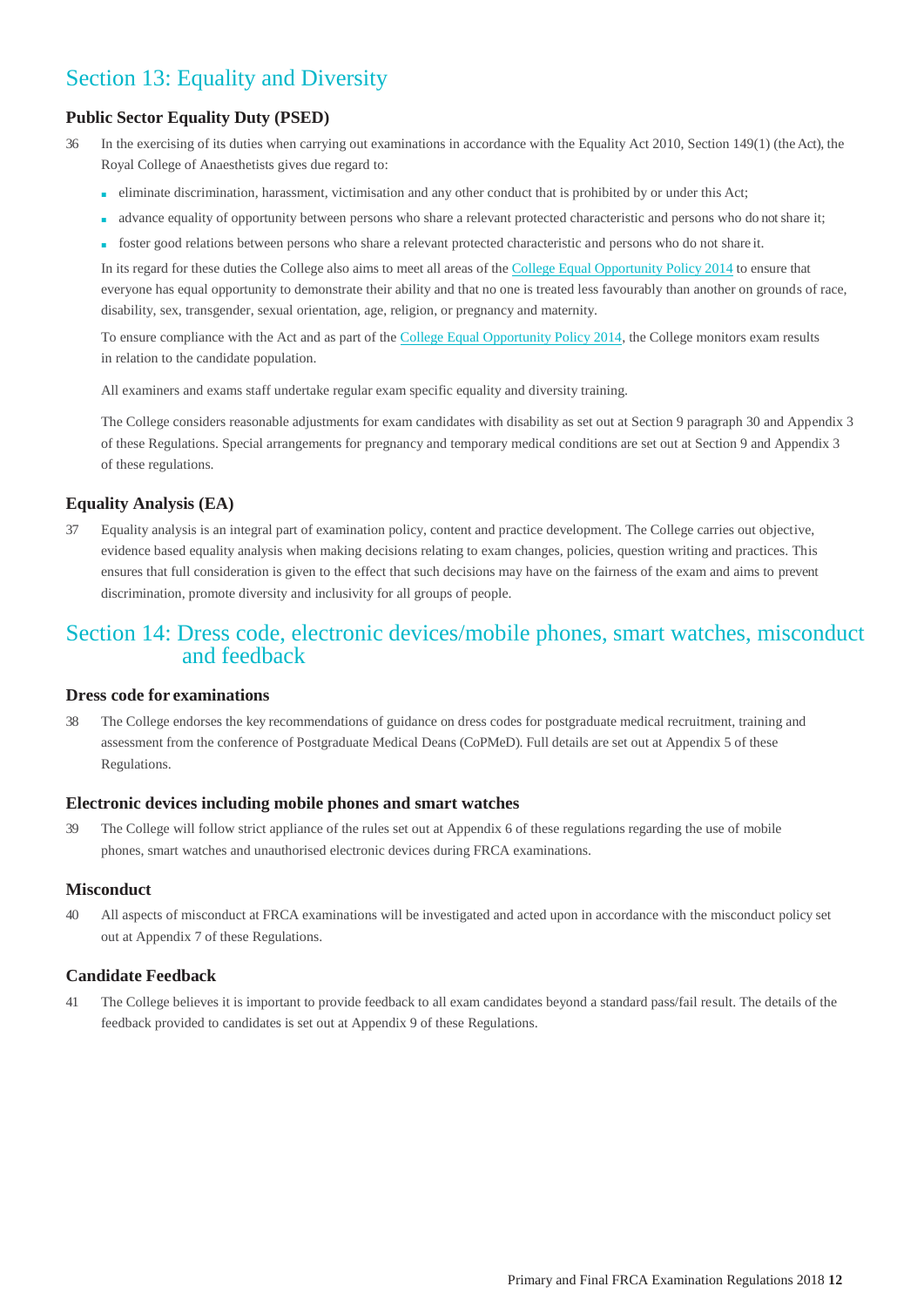# <span id="page-14-0"></span>Appendices

These appendices set out procedures, rules and policies that are relevant to the conduct of the FRCA examinations and are subject to change by the GMC/AoMRC and the College. Dress codes, electronic devices/mobile phones/smart watches, misconduct, disability and reasonable adjustments and feedback policies form part of the Regulations as described at Section 9 and Section 14.

# Appendix 1: Structure of the Examinations

# **Primary FRCA examination**

There are three sections to the Primary Examination; MCQ, OSCE and SOE, questions on data interpretation may appear in any section or sub-section. All Primary questions are mapped to the Core Level Training Curriculum (Annex B). This includes ICM (Annex F). The units of training covered are set out in the examination blueprint.

## *Multiple Choice Questions (MCQ)*

90 MCQs in three hours 60 x Multiple True/False (MTF) plus 30 x Single Best Answer (SBA) questions comprising approximately:

60 MTF questions:

- 20 questions in pharmacology;
- 20 questions in physiology including related biochemistry and anatomy; and
- 20 questions in physics, clinical measurement, statistical methods and data interpretation. 30

SBA questions in any of the categories listed above.

The MCQ section must be passed before the OSCE and SOE sections can be attempted.

## *Objective Structured Clinical Examination (OSCE)*

Normally up to 18 stations in approximately one hour 45 minutes (of which a maximum of 16 count towards the result) currently comprising stations covering: resuscitation, technical skills, anatomy (general procedure), history taking, physical examination, communication skills, anaesthetic equipment, monitoring equipment, measuring equipment, anaesthetic hazards, and the interpretation of images. One or more of the stations may involve the use of a medium fidelity simulator.

## *Structured Oral Examination (SOE)*

There are two subsections, comprising:

- 30 minutes consisting of three questions in pharmacology and three questions in physiology and biochemistry followed by;
- 30 minutes consisting of three questions on clinical topics including a critical incident and three questions on physics, clinical measurement, equipment and safety.

## **Final FRCA examination**

There are two sections to the Final Examination; written and SOE. All Final questions are mapped to the Core Level Training Curriculum (Annex B) and the Intermediate Level Training Curriculum (Annex C). This includes annex F as an essential unit. The units of training covered are set out in the examination blueprint.

## *Written*

There are two sub-sections to the written examination comprising:

(a) MCQ paper: 90 MCQs in three hours: 60 x Multiple True/False (MTF) plus 30 x Single Best Answer (SBA) questions in three hours, comprising approximately:

#### 60 MTF questions:

- 20 Advanced sciences to underpin anaesthetic practise
- 20 General duties (essential units)
- 17 Specialist (essential units)
- 3 Optional units

30 SBA questions:

- 15 General duties (essential units)
- 15 Specialist (essential units/Optional units)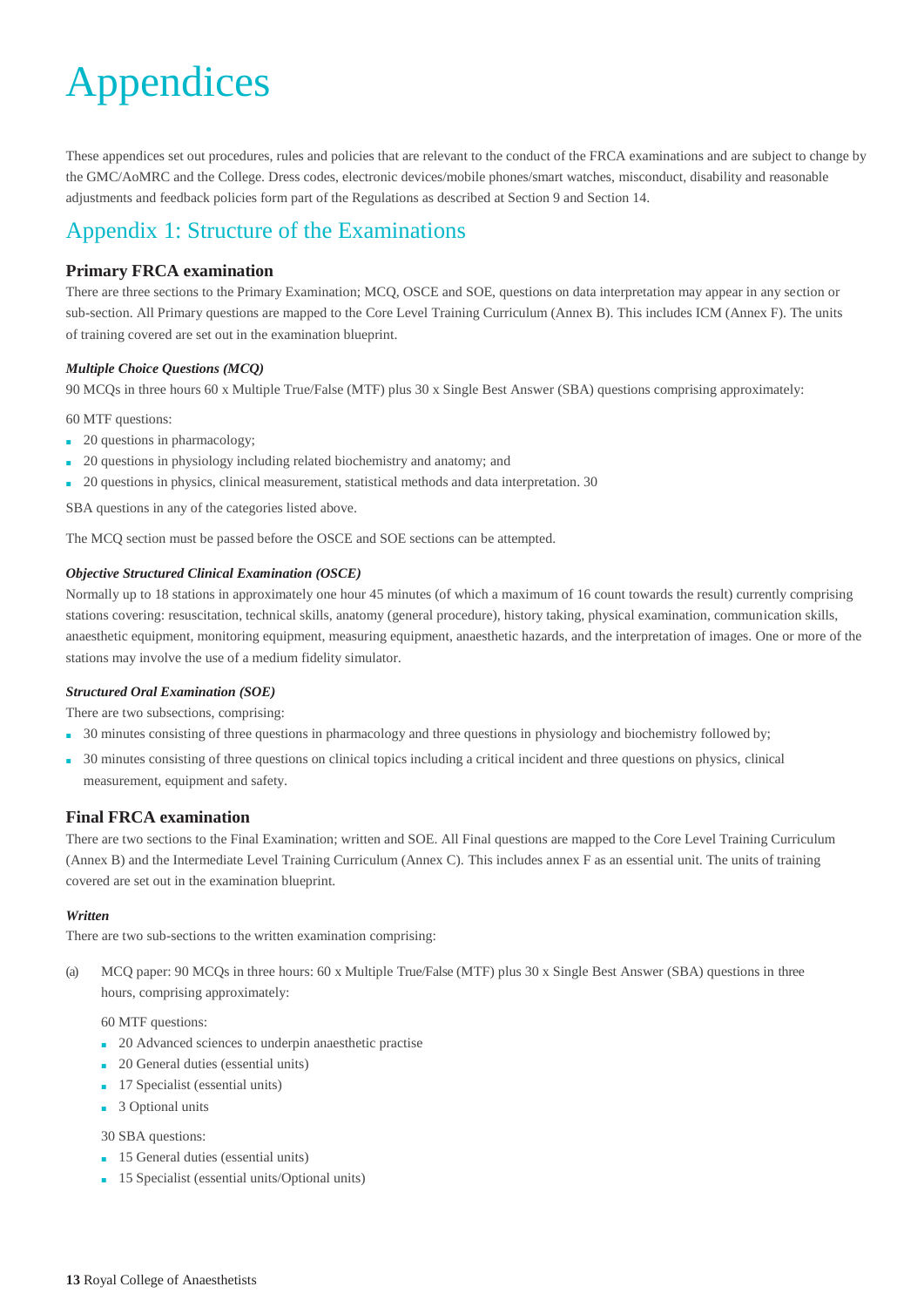- <span id="page-15-0"></span>(b) Constructed Response Question (CRQ) paper: 12 compulsory questions in three hours normally comprising:
	- **Six questions from mandatory units:** anaesthetic practice relevant to neurosurgery, neuroradiology and neuro-critical care, cardiothoracic surgery, intensive care medicine, obstetrics, paediatrics and pain medicine.
	- **Six questions from the remaining part of the curriculum. This includes general duties** (airway management, day surgery, critical incidents, general/urology gynaecology surgery, ENT/maxillo-facial/dental surgery, management of respiratory and cardiac arrest, non-theatre duties, orthopaedic surgery, regional anaesthesia, sedation practice, transfer medicine, trauma and stabilization practice), **optional units** (ophthalmic surgery, plastics and burns surgery, vascular surgery), **advanced sciences**  (anatomy, applied clinical pharmacology, applied physiology/biochemistry, physics/clinical measurement and statistical basis of clinical trial management) **and professionalism in medical practice. There will be a maximum of one question from the optional units**.

#### *Structured Oral Examination (SOE)*

There are two subsections to the SOE comprising:

- SOE1 Clinical anaesthesia with linked applied clinical science (normally am); consisting of four clinical short cases each with linked applied clinical science questions. The sequence is normally, clinical short case 1 followed by science question 1, clinical short case 2 followed by science question 2 etc. However, in some instances the linked science question will be covered before the clinical short case (e.g. science question 1 followed by clinical short case 1). This SOE will be in two parts, A and B, taken consecutively, with candidates moving exam floors to sit both parts. Each part is 26 minutes in duration, comprising of two clinical short cases with linked clinical science questions, as described above, with 13 minutes devoted to each pair of questions. Followed by:
- SOE2 Clinical anaesthesia (normally pm); consisting of a two section clinical long case followed by two stand-alone clinical short cases taken in one sitting. This SOE is 36 minutes in duration, comprising of 10 minutes to view clinical material, 13 minutes devoted to a two section clinical long case and 13 minutes devoted to two questions on clinical anaesthesia unrelated to the clinical long case.

The SOE tests at least two topics from the general duties unit, at least four topics from four of the six essential units and may use up to one topic from optional units of the curriculum.

# Appendix 2: The Marking Systems

All sections have to be passed to pass the whole examination at Primary and Final levels.

In all sections of the examination the performance of borderline candidates is reviewed by the Board of Examiners before the final marks are awarded. The Board reserves the right to review a candidate who performs particularly badly in any sub-section. If, in the opinion of the examiners, a candidate's answers in the SOEs have been dangerous then the candidate's performance is reviewed by the Board of Examiners before the marks are confirmed. The Chair reserves the right to send a letter to the candidate where, in the opinion of the Board of Examiners, poor performance raises concern. Letters are designed to inform a candidate of ways to improve their performance and to offer College support.

## **Primary FRCA Examination**

#### *MCQ*

One mark will be awarded for each correct answer in the MTF section of the paper and four marks will be awarded for each correct question in the SBA section. Negative marking is not used. The marks for each section of the MCQ will be combined to produce the total mark. With 60 MTF and 30 SBA questions, the maximum mark obtainable for the MCQ paper is 420 marks. The pass mark is provisionally set by the examiners using assessment methods approved by the GMC. To allow for the examination's reliability this mark is subject to a Standard Error of Measurement (SEM) adjustment to give the final pass mark. The MCQ core group reserve the right to remove questions from the overall marks, where error or ambiguity is found. Candidates will not be disadvantaged where this occurs.

#### *OSCE*

Each station is marked out of 20 with the pass mark (the Angoff score) for each station/question being determined by the examiners before the examination, using modified Angoff referencing. The Angoff score for each of the 16 live stations are summed to obtain the pass mark for the whole examination.

Up to two additional (test) stations may be included in an examination to test new questions. Neither the candidates nor the examiners will know which stations these are and the marks will not contribute to the final result.

## *SOE*

Two examiners mark each part of the SOE. Both examiners independently mark every question. There are 12 questions, 2 marks are given for a pass, 1 mark for a borderline performance and 0 marks for a fail, giving a maximum total score of 48 marks. The pass mark is 37 which was determined by analysing two years of data from the pre 2009 exams.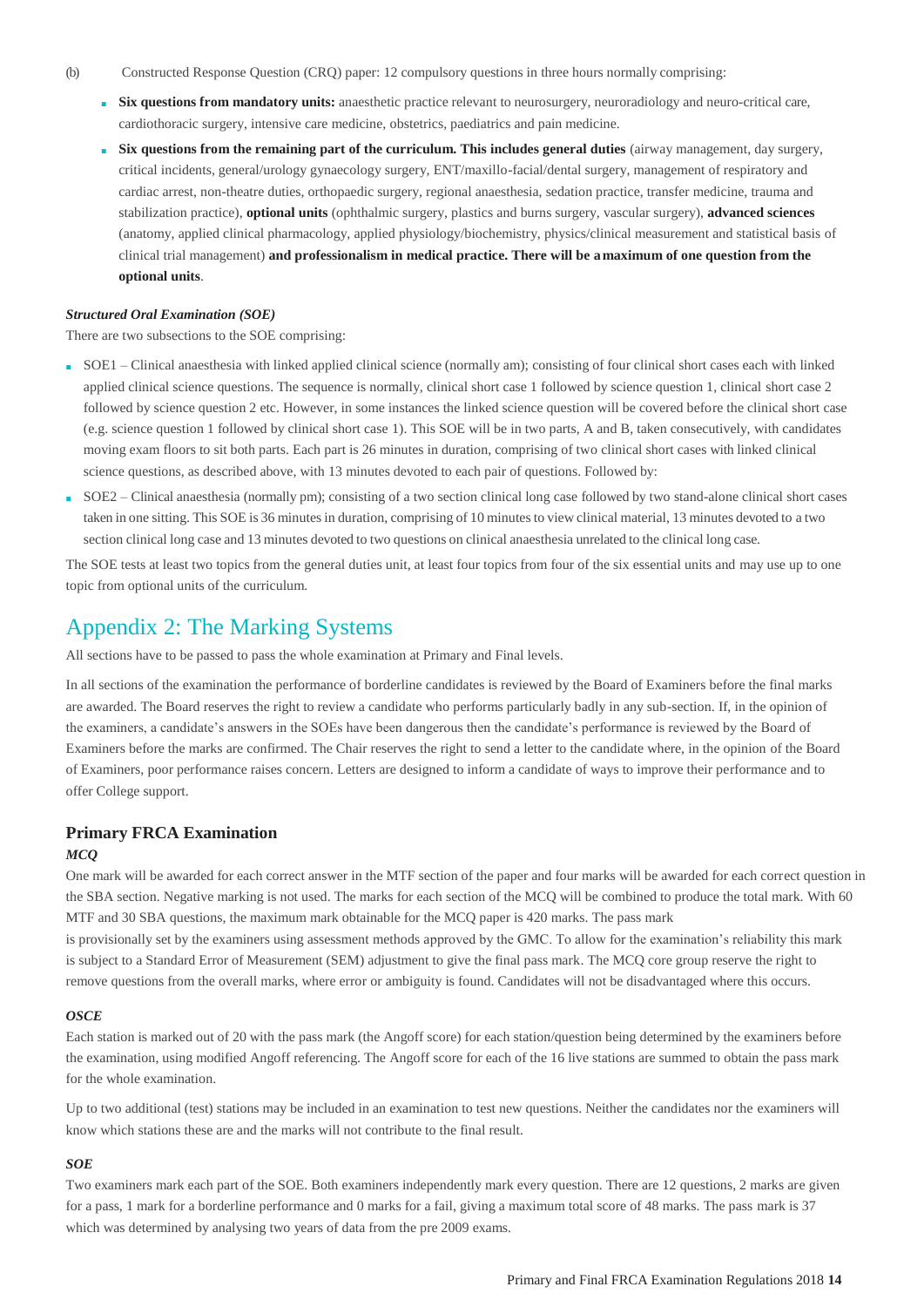## <span id="page-16-0"></span>**Final FRCA Examination**

### *Final FRCA Written Section*

The pass mark for the written section is the sum of the percentage pass marks of the MCQ and CRQ papers. The pass mark for each paper will be calculated as a percentage and rounded down to two decimal places. The resultant pass mark for each paper will be added together and the combined percentage score will be rounded down to one decimal place, which will be the published examination pass mark. Candidate combined scores will also be given to one decimal place, with scores rounded up.

## *MCQ*

One mark will be awarded for each correct answer in the Multiple True False (MTF) section of the paper and four marks will be awarded for each correct question in the Single Best Answer (SBA) section. There is only one scoring answer for each SBA question. Negative marking is not used. The marks for each section of the MCQ will be combined to produce the total mark. With 60 MTF and 30 SBA questions the maximum mark obtainable for the MCQ paper is 420 marks. The pass mark is provisionally set by the examiners using assessment methods approved by the GMC. To allow for the examination's reliability this mark is subject to a Standard Error of Measurement (SEM) adjustment to give the final pass mark. The MCQ core group reserve the right to remove questions from the overall marks where error or ambiguity is found, candidates will not be disadvantaged where this occurs.

#### *CRQ paper*

All 12 questions must be attempted; candidates will fail the written section if one or more questions are not attempted.

If a candidate answers a question in the wrong answer book normally that answer will not be marked by the examiners (and the candidate will fail the written section).

Each question is marked out of 20 with the pass mark for each question being determined by the examiners collectively before the examination using modified Angoff referencing. Each set of answer papers are marked by six separate examiners using strict marking guides. Each examiner marks two questions. All examiners attend a paper checking and standard setting meeting which ensures the accuracy and consistency of marking is of a high standard. The pass marks for the 12 questions are summed to give a total mark for the whole paper. To allow for the examination's reliability this mark is subject to a Standard Error of Measurement (SEM) adjustment to give the final pass mark.

#### *Structured Oral Examination (SOE)*

Two examiners are present for each subsection of the SOE. Each examiner marks every question independently. Linked clinical short cases and science questions are marked separately. Therefore, there are 12 questions/sections, four linked short cases, four linked science questions, two sections of a long case and two stand-alone short cases. Examiners can apply a score of 0, 1 or 2 for each question/section, giving a total of 48 marks for both subsections. The pass mark is determined using standard setting methods approved by the GMC.

# Appendix 3: Disability and Reasonable Adjustments Policy

## **Reasonable adjustments at examinations – arrangements for disabled candidates**

This policy has been updated following the guidelines set out in the Academy of Medical Royal Colleges (AoMRC)' 'Reasonable Adjustments for Candidates with Disabilities in High Stakes Assessments' document (July 2017), which was produced following collaborative work from medical colleges. This policy also takes account of the AoMRC document 'Managing access arrangements for candidates requesting adjustments in high stakes assessment (May 2018).

#### **1. Policy statement**

The College is committed to ensure that all candidates have equal opportunity to demonstrate their ability in all types of FRCA examination settings. To this aim, the College will make 'reasonable adjustments' to examination arrangements as appropriate for individual disabled candidates. The College will take account of a candidate's personal circumstances and any professional advice given in the corroborative evidence of the disability that has been supplied. Therefore adjustments are not merely based on the impairment(s) but how the impairment(s) would potentially impact on a candidate's performance.

#### **2. Definition of disability**

Disability is a protected characteristic as defined by the Equality Act 2010 (the Act). The definition of disability under the Act is as follows: In

the Act, a person has a disability if:

- they have a physical or mental impairment
- the impairment has a substantial and long-term adverse effect on their ability to perform normal day-to-day activities.

For the purpose of the Act, these words have the following meaning: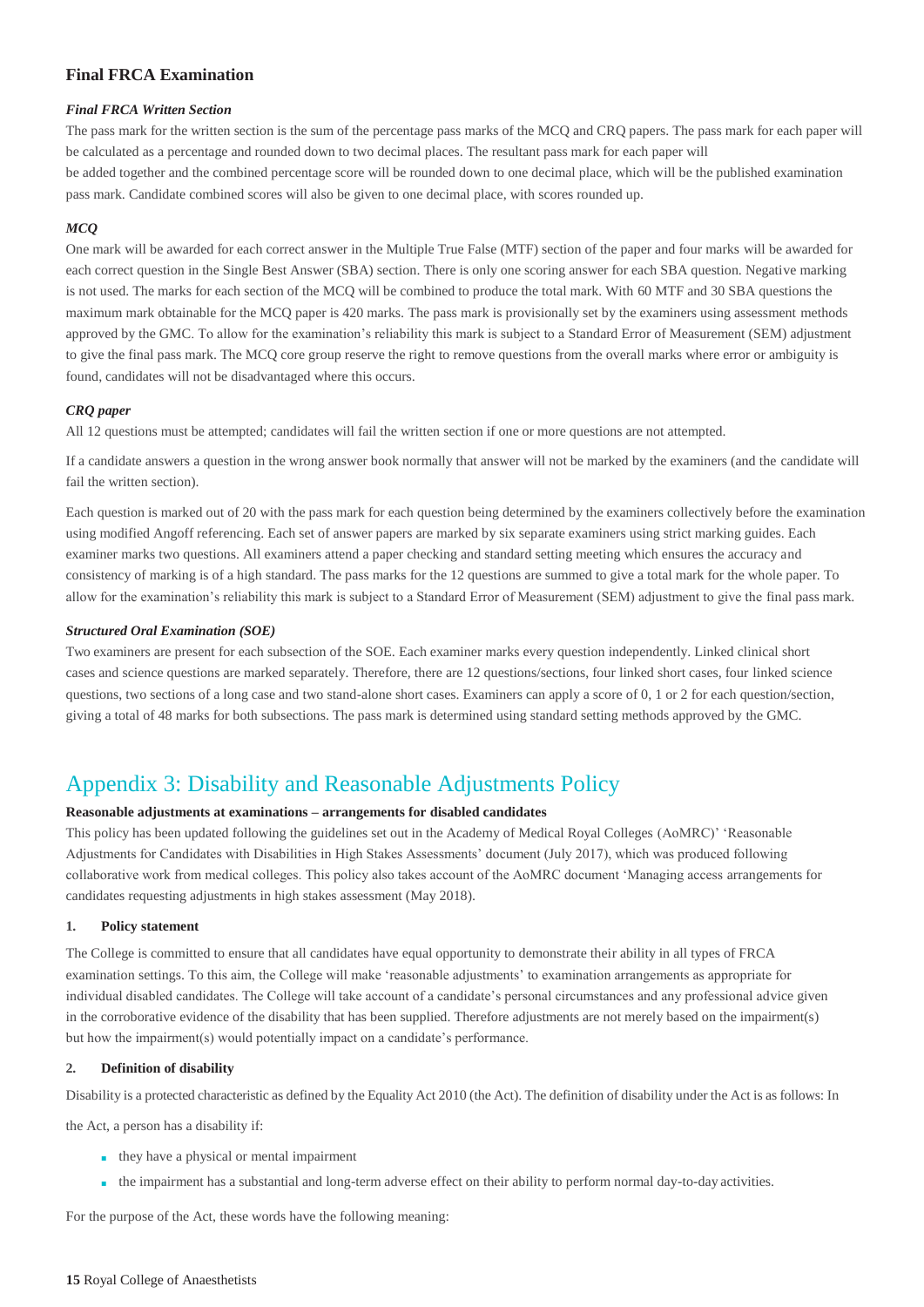- 'substantial' means more than minor or trivial
- 'long term' means that the effect of the impairment has lasted or is likely to last for at least twelve months
- 'normal day-to-day activities' include everyday things such as eating, washing, walking, working and examinations.

Persons with certain conditions are deemed to be disabled for the purpose of the Act without having to satisfy the criteria set out above. Those conditions are:

- HIV infection, cancer and multiple sclerosis
- severe disfigurements (with the exception of unremoved piercings and tattoos)
- blindness, severe sight impairment, sight impairment and partial sightedness (provided this is certified by a consultant ophthalmologist)

#### **3. Definition and provision of reasonable adjustment**

- 3.1 'Reasonable adjustment' is any action that helps to reduce the effect of a disability or difficulty that places a candidate ata substantial disadvantage in an examination situation.
- 3.2 The College will make reasonable adjustment for disabled candidates who undertake FRCA examinations, where any provision, criterion or practice and/or physical feature of the exam environment puts disabled candidates at a substantial disadvantage compared with those who are not disabled. The College will provide or allow the use of auxiliary aids, where without one a disabled candidate will be put at a substantial disadvantage. See paragraph 6.
- 3.3 The College will also consider temporary (such as; broken arm, back pain), on-going or fluctuating medical conditions for the purpose of examination adjustment, where the condition affects a candidate's ability to take a planned sitting of anexamination. See Section 9 of these regulations regarding special arrangements for Pregnancy or short-term related conditions.
- 3.4 Reasonable adjustment to examination arrangements is provided to candidates with a disability in order to reduce the potential disadvantage they face compared to a non-disabled candidate. It is not designed to give any type of advantage to disabled candidates in the receiving of additional examination accommodations. Reasonable adjustments must not affect the reliability or validity of the examination and does not apply to the application of a competence standard.
- 3.5 FRCA examinations are in various formats, which require a number of different deliveries; computer based or optical mark recognition (MCQ), hand written (CRQ), Oral discussion (SOE) and practical application (OSCE). Each type of format/delivery may make different demands on the candidate and therefore may influence whether reasonable adjustments will be needed and the kind of reasonable adjustment which can be put in place. The College recognises that it is not possible or appropriate to attempt to define a predetermined set of reasonable adjustments and therefore any decisions will need to be made on a case- by-case basis.

#### **4. Procedure for requesting reasonable adjustment**

- 4.1 Any candidate who has a physical or mental disability, specific learning difficulty (SpLD) or on-going or fluctuating condition that they believe could affect their performance in an examination may be entitled to reasonable adjustments or special arrangements. All such candidates should initially inform the College of this at the time of application by completing the 'I have a disability' and the 'I require exam adjustment' boxes on the application form or by ticking the appropriate pop-up boxes during the online application process, this should also be carried out at all reapplications and repeat attempts at any component(s) of the examination. Candidates should not assume that they will be granted adjustments at forthcoming exams just because they were provided certain adjustments at previous attempts.
- 4.2 On completion of submitting their exam application and in addition to indicating they require adjustments during the application process, all candidates seeking reasonable adjustments must submit full written details of any adjustments they require to the head of examinations by emailin[g exams@rcoa.ac.uk.](mailto:exams@rcoa.ac.uk) The subject heading of the email should include the name of the examination applied for and the wording 'request for exam adjustments'. For example; "*Primary FRCA MCQ, September 2019 - request for exam adjustments*". Again this process should be followed at all attempts. At the first request for any reasonable adjustment candidates must supply supporting evidence of their disability from an appropriate authority, such as; the candidate's GP, their college tutor or supervising consultant. See paragraph 4.4 regarding the evidence required for candidates with a specific learning difficulty (SpLD).
- 4.3 Candidates whose need for reasonable adjustments or special arrangements (see Section 9 of these Regulations) arises afterthe [s](mailto:exams@rcoa.ac.uk)ubmission of their application (due to an accident or sudden condition/illness) must contact the head of examinations [exams@rcoa.ac.uk](mailto:exams@rcoa.ac.uk) as soon as practicable.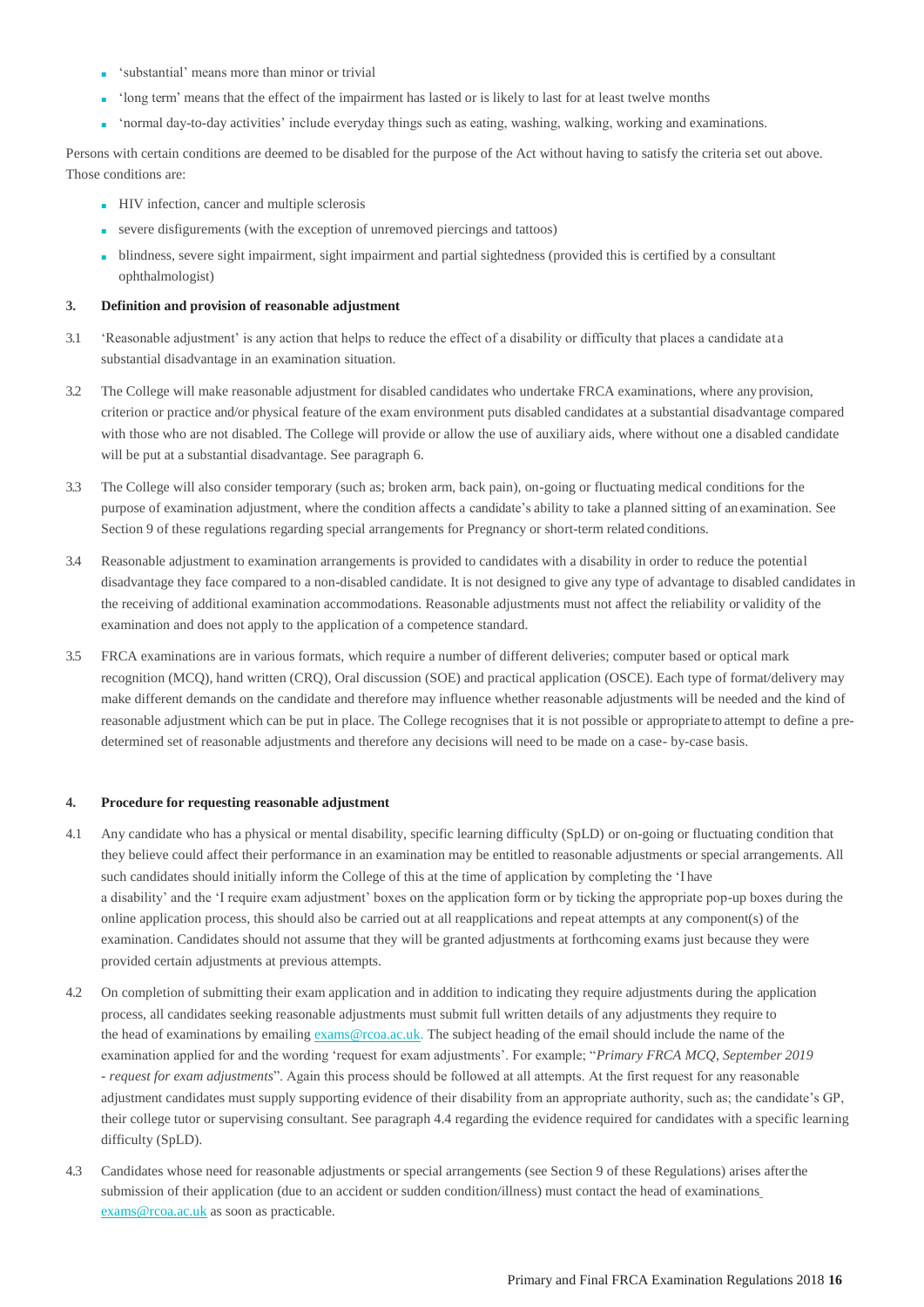4.4 If a candidate is seeking reasonable adjustments for an SpLD then they must provide a report from an approved assessor\* when contacting the head of examinations. This assessment needs to have been obtained after the age of 16. The report must include recommendationsin regard to exam adjustments. Reports will be held on file therefore they only need to be submitted at the first attempt. However the College reserves the right to request a further report or clarification of the recommendations made, if the adjustment(s) requested is different from that recommended in the report or if there is no precedent set for the recommendation(s) listed, see paragraphs 4.6 and 5.8. Candidates must contact the head of examinations at each attempt at all examinations to discuss and confirm exam accommodations as the reasonable adjustments required may change from sitting to sitting.

Where candidates are unclear if the person who completed their assessment is an 'approved assessor' they should contact the head of examinations for clarification.

\*Approved assessors include:

- Specialist teachers who hold a practicing certificate, such as Dyslexia Action, BDA or PATOSS. Candidates can check if an assessor holds the appropriate qualifications on the SASC (SpLD Assessment Standards Committee) [website](http://www.sasc.org.uk/Assessors.aspx)
- A practicing chartered or educational psychologist who is registered with the Healthcare Professionals Council. A candidate can check if an assessor is registered on the HCPC [website.](http://www.hpc-uk.org/check/)

Where candidates are unclear if the person who completed their assessment is an 'approved assessor' they should contact the head of examinations for clarification.

- 4.5 Many assessors may not be familiar with the range of assessments undertaken by candidates sitting the FRCA examinations and working towards a CCT in anaesthetics. Therefore to assist assessors in completing their reports, the College is happy to provide information to help them tailor their recommendations more effectively for specific examinations. Candidates should contact the head of examinations and provide the contact details of the assessor compiling the report.
- 4.6 If the rationale for reasonable adjustments in the evidence or report provided is unclear or it is felt that further explanation is required the College may seek consent from the candidate to approach the relevant GP, consultant or assessor/expert concerned for further clarification.
- 4.7 Candidates are advised that failure to contact the College promptly may mean that there will be insufficient time for some or all of the reasonable adjustments requested to be put in place. In such cases, candidates can either agree to sit the examination with no or some reasonable adjustment or withdraw and receive a full refund. They can then reapply for the next sitting of the examination, where a full and fair assessment of the reasonable adjustments required can be made,

#### **5. Consideration of Reasonable adjustments**

- 5.1 All decision makers will have received training in equality and diversity, reasonable adjustments and unconscious bias. The College is responsible for undertaking an evidence based evaluation of the entitlement to adjustments for disabled candidates, as defined by the Act and to those with conditions similar to those raised at paragraph 3.3. The College will undertake re- evaluations of entitlement for each exam application made by individual candidates requesting reasonable adjustments.
- 5.2 The head of examinations will be the primary contact for all requests for adjustments. Whilst it cannot be assumed that candidates with the same type of disability will all benefit from the same adjustments, where a precedent has already been set the head of examinations will use previously awarded adjustments as a starting point for their considerations and discussions. See paragraph 5.3 in regard to SpLDs.
- 5.3 Good practice in the support of candidates with SpLDs such as dyslexia is applied in offering a provision of extra time for written examinations, although this should be raised as a recommendation in the assessor's report in order to be used as a starting point for reasonable adjustment considerations. Extra time accommodations for candidates with SpLDs will also be considered for other exam components where the reading of information is required. Additionally such candidates may have different or further requirements, such as the use of particular fonts, overlays or exam questions printed on coloured paper. Where this is thecase

<sup>\*</sup> Approved assessors include:

<sup>•</sup> Specialist teachers who hold a practising certificate, such as Dyslexia Action, BDA or PATOSS. Candidates can check if an assessor holds the appropriate qualifications on the SASC (SpLD Assessment Standards Committee) web

<sup>•</sup> A practicing chartered or educational psychologist who is registered with the Healthcare Professionals Council. A candidate can check if an assessor is registered on the HCPC [website.](http://www.hpc-uk.org/check/)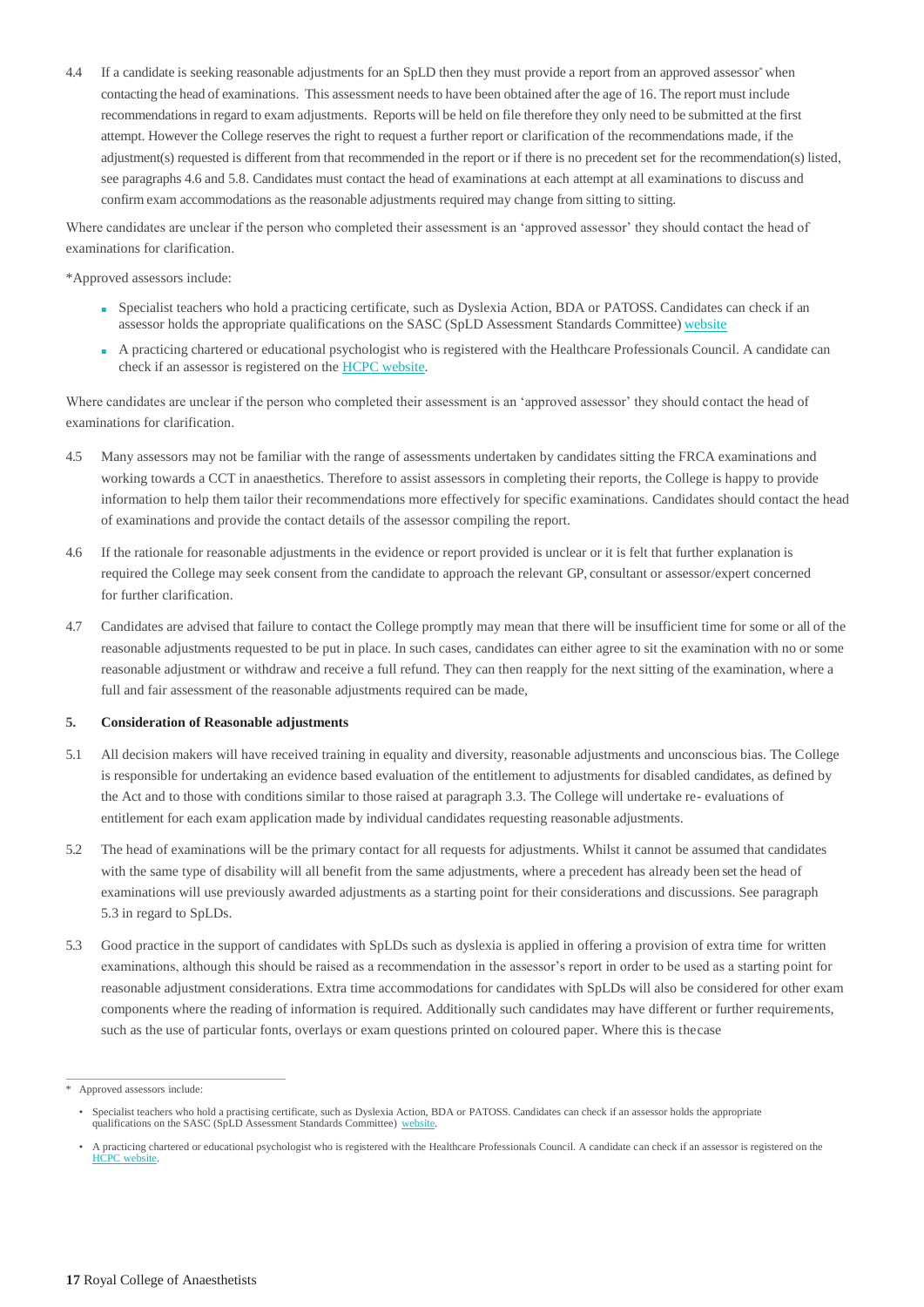different and/or additional reasonable adjustments will be considered on a case-by-case basis.

- 5.4 Where the College has no precedent for an adjustment for a particular disability or special need or where the adjustment requested is more significant than any previous adjustment permitted, then the case may be referred to the examinations committee. If the examination date is before the next meeting of the committee. Then the request will be forwarded for their consideration using secure document collaboration software, to the chair of the examinations committee, the Director of Education, Training and Examinations and at least three members of the committee, which will include the chair/vice chair of the relevant examination and the lay committee representative. The head of examinations will coordinate and compile the response and keep the candidate advised throughout the process.
- 5.5 All candidates who have submitted written requests for reasonable adjustments will be notified in writing of the reasonable adjustments that have been permitted for their examinations.
- 5.6 If a candidate is diagnosed with a disability after failing an examination component, they should contact the head of examinations to discuss reasonable adjustments that can be provided for future attempts. However, all previous attempts taken prior to the diagnosis will still stand. Therefore, candidates are strongly advised that should they feel that their performance may have been impaired by an underlying disability they should seek advice after their initial failure rather than taking further attempts at the examination.
- 5.7 The FRCA OSCE and SOE examinations are regarded as competence tests, assessing understanding, cognitive skills and behaviour as well as clinical knowledge. As such the method of assessment is a crucial element of these examination components and any adjustments made must maintain the integrity and validity of these assessments and not affect the format of the examinations.

GMC guidance<sup>†</sup> indicates that while there is a duty to make a reasonable adjustment, in enabling the competence standards in Tomorrow's Doctors $\frac{1}{2}$  to be met, there is no requirement to make adjustments that would alter the standard of competency required.

- 5.8 In all cases the College reserves the right to take independent advice to ensure that any proposed adjustments are appropriate and in accordance with any applicable legislation.
- 5.9 Details and statistical information of requests for reasonable adjustment shall be regularly reported to the Examinations Committee for the purpose of monitoring and review.
- 5.10 Where a candidate does not believe the adjustments they have been granted are reasonable, they should refer to the Primary and Final FRCA examinations (Reviews and Appeals) regulations.

#### **6 Examples of reasonable adjustments**

The Act sets out three types of situations where the duty to make reasonable adjustments might arise. They are;

- where the College applies a provision, criterion or practice which substantially disadvantages a disabled person compared with a person who is not so disabled;
- where a disabled person is substantially disadvantaged (compared with a person who does not have that disability) as a result of a physical feature of the premises; or
- where, but for the provision of an auxiliary aid, a disabled person would be placed at a substantial disadvantage (compared with a person who does not have that disability)

The following table gives examples of the reasonable adjustments that could be applied to each of the three situations above, they are included for guidance purposes only:

[<sup>†</sup> http://www.gmc-uk.org/9](http://www.gmc-uk.org/9) Health\_and\_Disability\_in\_Postgraduate\_Medical\_Eduction\_and\_Training.pdf\_46554398.pdf

<sup>1214.</sup>pdf 48905759.pdf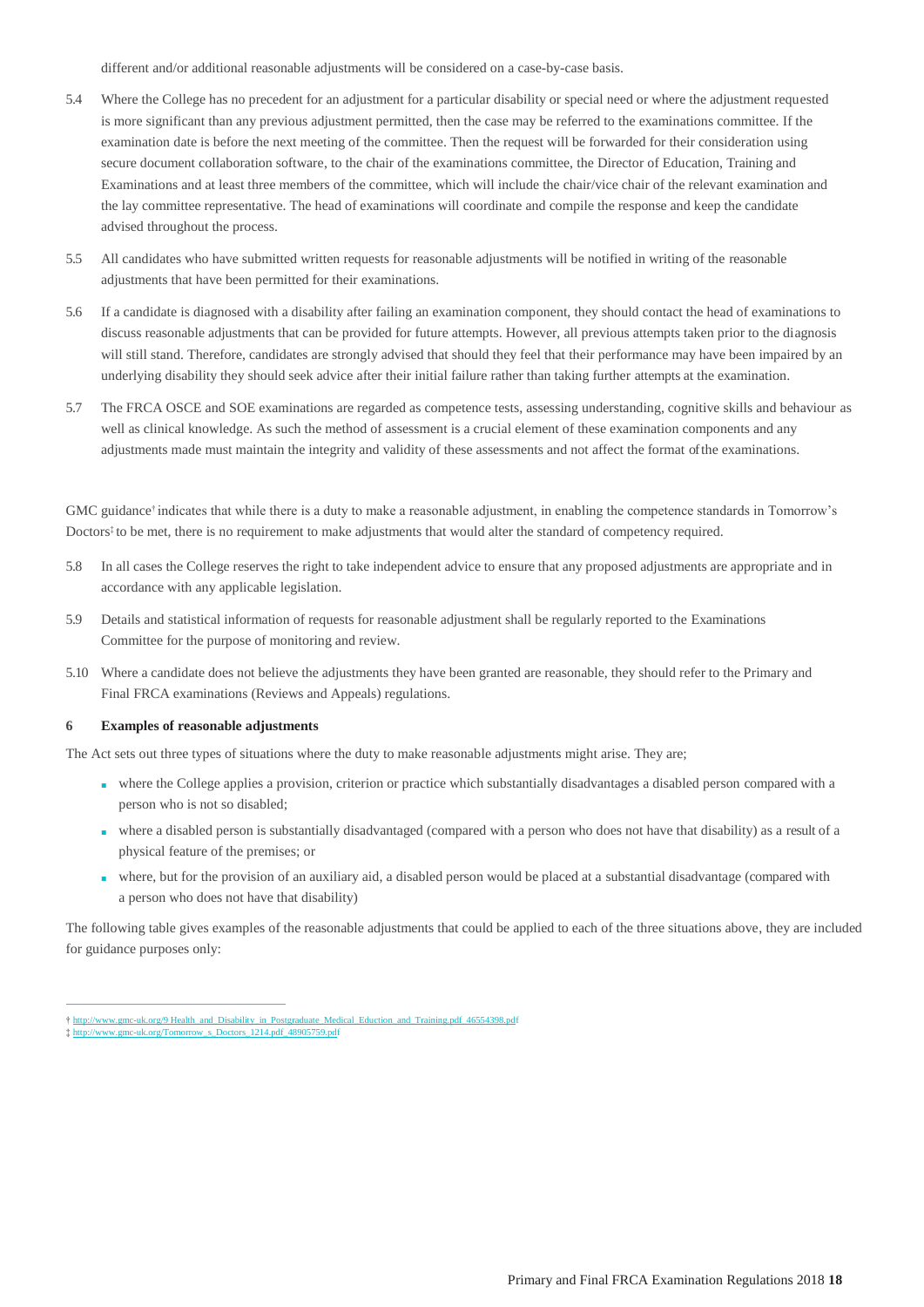<span id="page-20-0"></span>

| Element of exam requiring adjustment                                                                                                                                                                 | <b>Example reasonable adjustments</b>                                                                                                                                                       |
|------------------------------------------------------------------------------------------------------------------------------------------------------------------------------------------------------|---------------------------------------------------------------------------------------------------------------------------------------------------------------------------------------------|
| Provision, criterion or practice (for example;<br>requiring the exam to be completed within a<br>set period of time with no breaks and the<br>exam paper being in a standard font on white<br>paper) | Extra time for candidates with SpLD.<br>Rest breaks for candidates with certain medical conditions or to allow medication to be<br>taken.<br>Exam papers in large fonts or specific colour. |
| Physical features                                                                                                                                                                                    | Adjusting exam cubicles to allow wheelchair access.<br>Provision of access lifts, accessible toilets and staircase ramps.                                                                   |
| Auxiliary aids                                                                                                                                                                                       | Hearing induction loop.<br>Coloured overlays.                                                                                                                                               |

# Appendix 4: Prizes and Commendations

The following prizes may at the discretion of the relevant examinations review group, be awarded to candidates who perform at the level of 'distinction' in all the sections of the relevant examination at their first attempt.

A level of distinction is defined as follows:

| Primary FRCA MCQ:           | The top 5% of examination candidates.        |
|-----------------------------|----------------------------------------------|
| Primary FRCA OSCE:          | The top 5% of examination candidates.        |
| Primary FRCA SOE:           | A score of $>46$ from a maximum of 48 marks. |
| Final FRCA written section: | The top 5% of examination candidates.        |
| Final FRCA SOE:             | A score of >46 from a maximum of 48 marks.   |

Candidates are not informed that their exam scores meet any of the above definitions of a distinction, unless they are nominated for a commendation letter or awarded one of the following prizes:

# **Nuffield Prize**

Awarded for achieving the highest levels of distinction at the Primary FRCA examination.

## **Macintosh Prize**

Awarded for achieving the highest levels of distinction at the Final FRCA examination, whilst achieving an overall pass at the June sitting of the SOEs.

## **Magill Prize**

Awarded for achieving the highest levels of distinction at the Final FRCA Examination, whilst achieving an overall pass at the December sitting of the SOEs.

## **Chair's commendation letter**

Awarded to any candidate achieving all the levels of distinction at the Primary of Final examination but does not achieve the 'highest' levels of distinction at their sitting of the exam.

# Appendix 5: Dress Code for Examinations

The RCoA endorse the key recommendations of the 'Guidance on Dress Codes' for postgraduate medical recruitment, training and assessment from the Conference of Postgraduate Medical Deans (COPMeD). In particular, candidates are reminded that the same dress code should apply for professional examinations as it does for day to day clinical practice/contact with patients. This means that forms of dress should not constrain the candidate's ability to demonstrate recognised skills including effective communication with simulated patients or examiners, nor hinder easy verification of the candidate's identity.

Hence candidates are requested not to wear forms of dress that cover the face while attending any of the FRCA examinations. Candidates are also advised that there is no requirement to wear clinical/theatre clothing during any of the examinations.

# Appendix 6: Electronic devices mobile phone and smart watch policy

In response to the increased potential for cheating and the disturbance of other candidates, the College will follow the strict appliance of the following rules regarding the use of electronic devices, mobile phones and smart watches during examinations: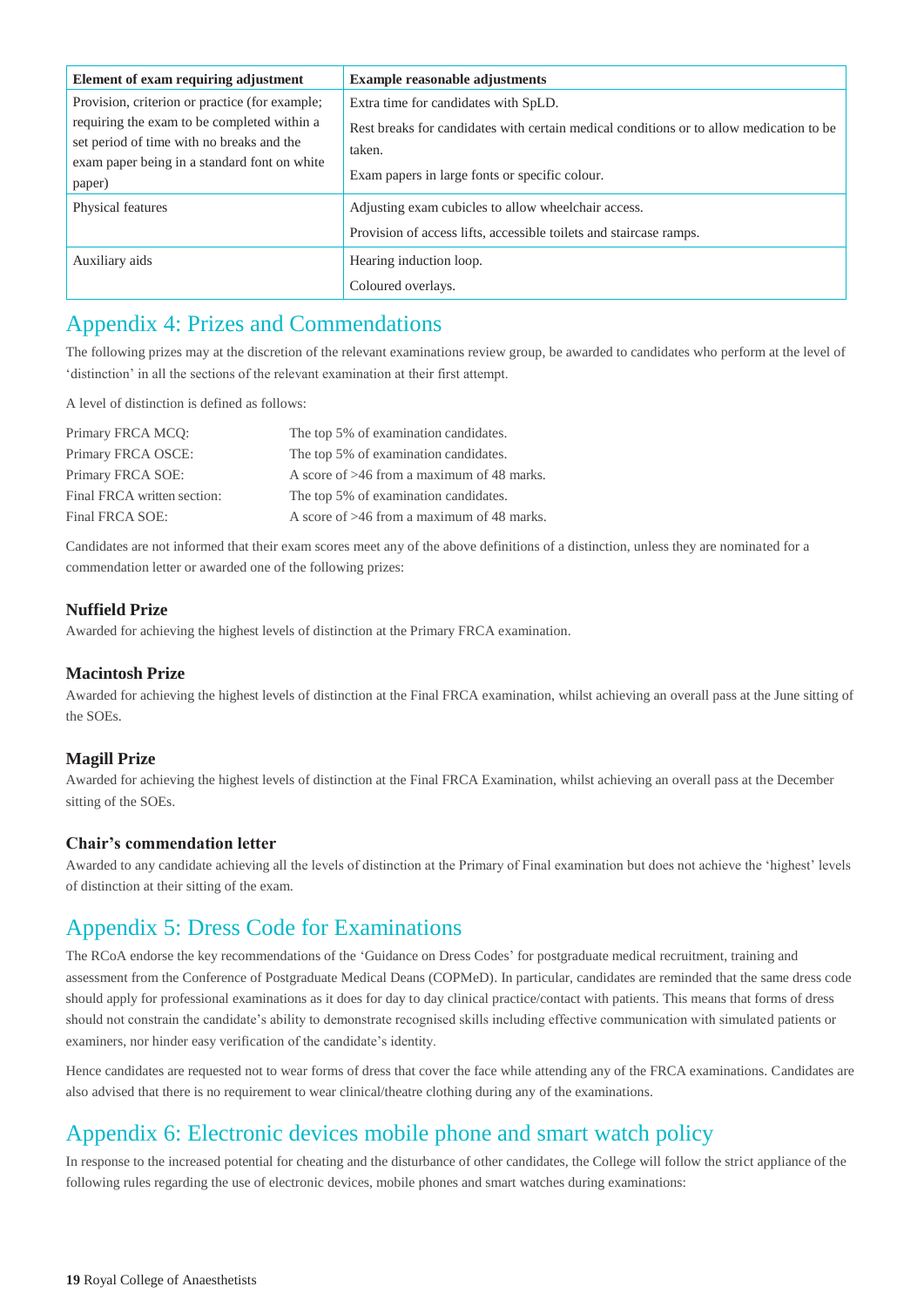1 Mobile phones, smart watches and other electronic devices have no place at examinations and should be left at home wherever possible. Mobile phones, smart watches or electronic devices (see list of examples below), brought to examinations must be switched off and fully deactivated for the duration of the examination. Candidates should ensure the following action is taken regarding mobile phones/smart watches/electronic devices

#### **Written examinations** (before sitting at exam desk):

- Powered off and stored in bag, which should be placed in designated area defined by the invigilator, or,
- If no bag, then mobile phone/watch or device should be powered off, then handed to the invigilator. The invigilator will place in an envelope and mark it with the candidate number. Phones and devices will be returned in exchange for exam papers.

#### **SOE/OSCE examinations** (on arrival at main reception area):

- Powered off in front of the college officer at reception.
- Store in secure locker/luggage for duration of time in College. Or,
- Handed to college officer. College officer will place in envelope and mark with candidate No. Returned in exchange for candidate badge on leaving the College.

**Under no circumstances should mobile phones, or smart watches be taken to a briefing room or exam floor.**

## **2 Non-compliance**

#### **Failure to comply with these requirements may lead to disqualification from the examination.**

- (a) The following constitutes non-compliance of the above rules:
	- A mobile phone, smart watch or electronic device found in the possession of a candidate during an examination.
	- The ringing, vibrating or any audible 'beep' heard from a mobile phone, smart watch or electronic device whilst an examination is taking place.
- (b) In all cases of non-compliance an incident report form will be submitted to the misconduct group (see Appendix 7, paragraph 4.1) for their consideration. Candidates cited for non-compliance will be required to sign the incident report form before leaving the examination room and may be required to attend the College to give further information/evidence regarding the incident.
- (c) Examination results of candidates cited for non-compliance will be withheld until a decision has been reached by the misconduct group. Investigations will be completed as quickly and efficiently as possible and candidates will be kept informed of progress. Candidates will be informed of the outcome, in writing by the Director of Education, Training and Examinations on behalf of the misconduct group.
- (d) Where the misconduct group agree that non-compliance is proven they will consider the following, before a penalty is agreed:
	- The need to preserve the integrity of the examination.
	- The disturbance caused to others.
	- consistency with previous penalties.
- (e) The misconduct group may consider awarding one of the following standard penalties or may give a more specific penalty where felt appropriate:
	- No further action;
	- A written warning;
	- Result for an examination or part of an examination, to be declared void;
	- Candidate barred from applying for an exam for a specified period.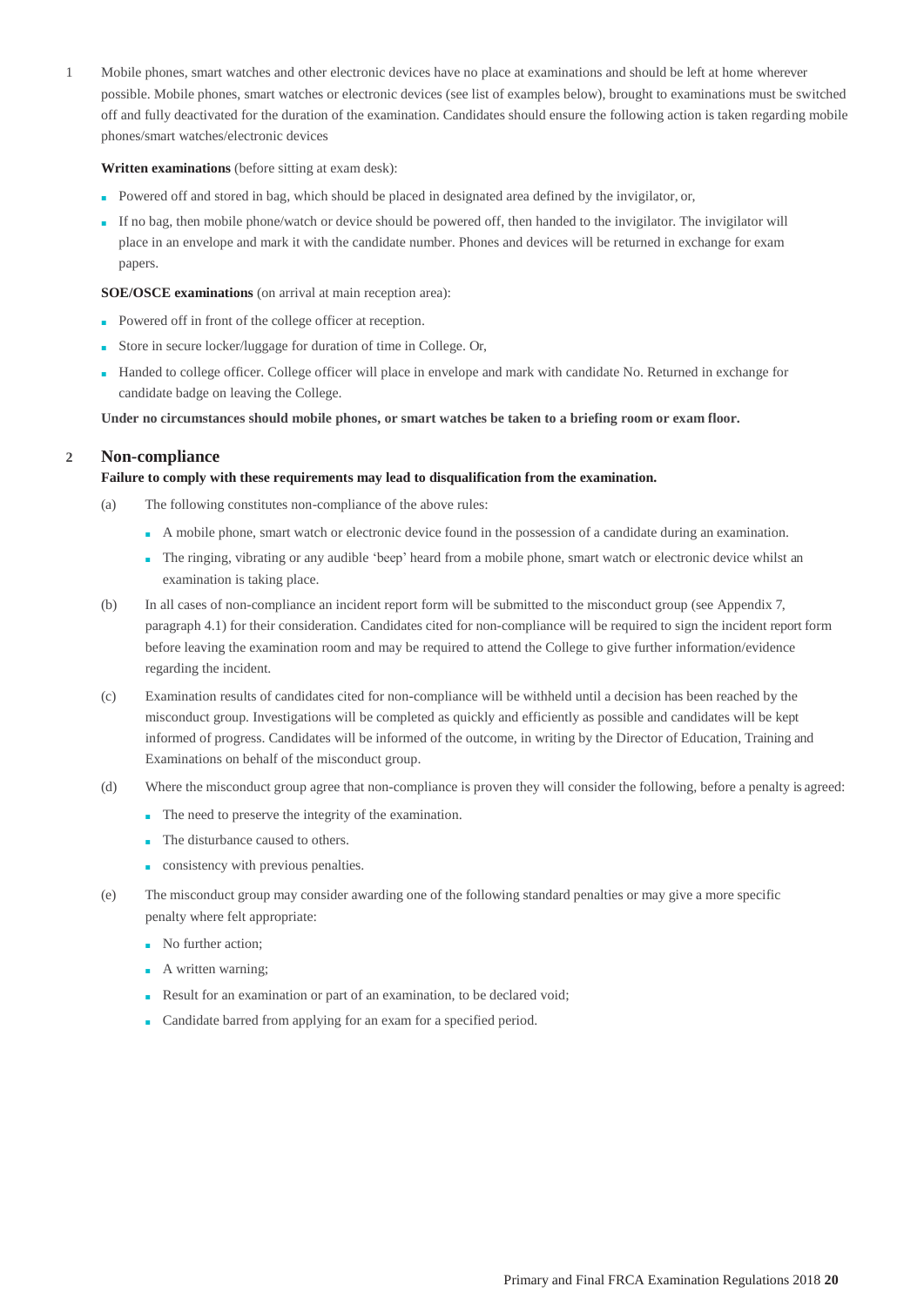<span id="page-22-0"></span>3 The following are some examples of 'electronic devices', it is not intended to be complete, if in doubt then candidates should ask the college officer/invigilator in attendance:

*Calculators, laptops, electronic tablet, smart watch\*, any recording device, internet enabled device, MP3 player, Bleeper, timing devices that make audible beeps.*

\* Smart watches should be treated in the same manner as a mobile phone; powered off, removed and stored away from the exam desk/exam floor.

4 If any type of electronic device is required as part of an examination test then it will be supplied by the College. Regular time checks are given by invigilators and therefore candidates will not need to use additional timing devices. Non-smart watches that do not emit sound may be used.

# Appendix 7: Misconduct and Copyright policy

The integrity of FRCA examinations is fundamental to the values promoted by the College. It is important that all candidates are judged on their ability, and no candidate be allowed to gain an advantage unfairly over others. By virtue of entering to sit an examination, candidates are deemed to have understood and agreed to abide and respect all examination regulations and policies. Any aspect of misconduct at FRCA examinations will be investigated and acted upon in accordance with the following Misconduct policy. With the exception that, where non-compliance of College regulations is cited due to the use of electronic devices or mobile phones, then these matters will proceed in accordance with the policy set out at Appendix 6 of the these regulations.

#### **1.1 Misconduct includes, but is not restricted to:**

- (a) failure to abide by the reasonable instructions of an invigilator or college officer;
- (b) the introduction or/and use of any materials or documents other than those specifically permitted for the examination;
- (c) any attempt to gain access to or read the work of another candidate;
- (d) any attempt to communicate with another candidate;
- (e) unacceptable or disruptive behaviour during the examination;
- (f) removal by a candidate, of material or content from an examination, other than those documents specifically permitted.
- (g) the release of content from an examination to a third party without the expressed permission of a CollegeOfficer.
- (h) reproduction and/or distribution of exam material, by any means, including accurate reconstruction of questions through memory for release to a third party without the permission of the College.
- (i) falsification or alteration of eligibility or identification documents.
- (j) impersonation of a candidate.
- (k) any other form of cheating, deception, fraud or conduct that is likely to give an unfair advantage to a candidate or candidates.

#### 2. **Reporting misconduct**:

- 2.1 Under normal examination conditions suspected misconduct should be reported to the College through the submission of'an Incident report form' (Available on request through a college officer). Incident report forms can be completed by examiners, invigilators, college officers, examination candidates and any other such person, who becomes aware of any incident that may affect the examination processes or its regulations. Forms completed by exam candidates regarding suspected misconduct of another candidate must be countersigned by a witness such as a college official. All forms must be completed as soon as possible with full details of fact, they must be signed and dated and given to the duty college officer. Full instructions for completion of incident report forms are set out on the back of the form.
- 2.2 Any materials that are reasonably, believed by an invigilator or college officer not to be permitted as part of the exam will be confiscated. Electronic devices will be returned at the end of the exam with details logged on the incident report form. The candidate concerned will be asked to acknowledge agreement of the confiscation of other materials on the incident report form. All such materials will be included as part of the report.
- 2.3 Where misconduct is suspected after an examination or outside examination conditions, such as where a candidate is suspected of passing on or unauthorised use of examination content that has not been released into the public domain, then a written report of the incident should be submitted to the Director at the College address. Such reports should give full details of the person suspected of misconduct and the person submitting the report.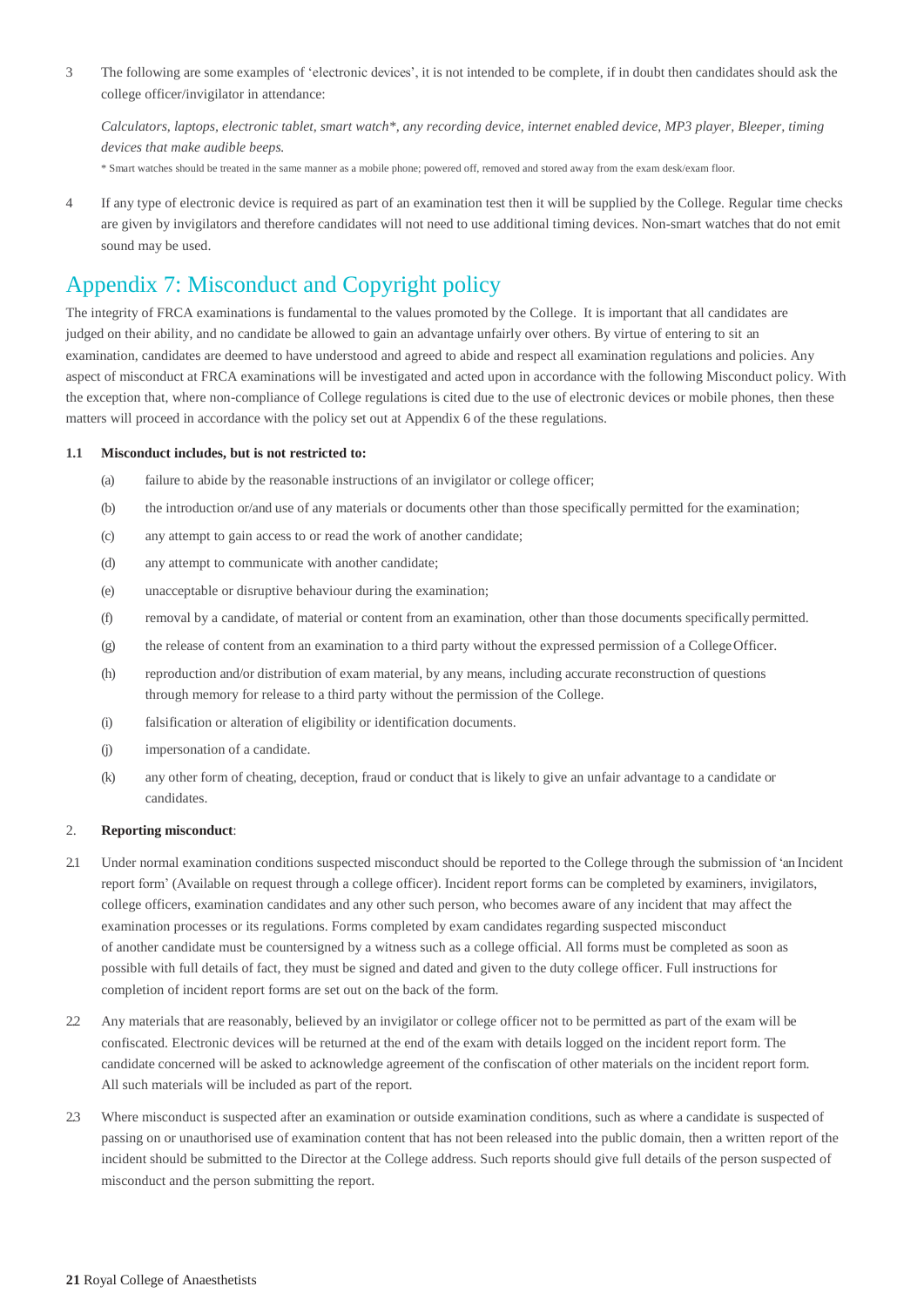- 2.4 Anonymous reports of misconduct will not be used to initiate a formal misconduct process.
- 2.5 The College acknowledges that any case of misconduct can have an adverse effect on a candidate's reputation and career. Therefore all matters of the reporting and process of alleged misconduct will be kept strictly confidential. However, where the allegation of misconduct is proven, the College reserves the right to forward details of the case to the GMC/National Medical Council and in the case of UK trainees, their college tutor and regional advisor.

#### **3 Review of alleged misconduct**

- 3.1 Incident report forms that allege misconduct and written reports received as described in paragraph 2.2 will be handed to the Director of Education, Training and Examinations who will carry out a review of the alleged misconduct to determine if there is sufficient evidence of a prima facie case to warrant the incident being passed to the relevant examinations chair and/or the examinations committee misconduct group (see paragraph 4).
- 3.2 Where, in the opinion of the Director, an incident is not deemed to be self-evident from the facts set out in the report or the incident is judged to be of a minor/technical issue, then the matter will not be processed and no further action will be taken. However, this will not preclude an official letter being issued to advise the candidate of the conduct of behaviour expected under examination conditions. Cases not processed beyond the Director's review will not be recorded on a candidate's personal records.
- 3.3 Where, following the review of a report and consultation with college staff/witnesses as necessary, the Director of Education, Training and Examinations deems that there is sufficient evidence to prove a case of misconduct, the Director of Education, Training and Examinations will inform the candidate of the allegations in writing. The candidate concerned will be allowed seven working days, from the date of the letter, to accept or challenge the case against them.
- 3.4 Examination results of candidates cited for alleged misconduct will not be processed until a decision has been reached. Investigations will be completed as quickly and efficiently as possible and candidates will be kept informed of progress.
- 3.5 If, within seven working days a candidate admits in writing to the allegations made against them, then the matter will be forwarded to the relevant examinations chair and deputy chair for their formal consideration and the award of an appropriate penalty in accordance with paragraph 6. Where allegations are accepted by the candidate, they can submit a written statement with their response that may be taken into account by the examinations chair/deputy chair. A decision will be reached as soon as possible and normally within five working days of the date of the candidate letter.
- 3.6 If a candidate denies an allegation of misconduct in writing to the Director of Education, Training and Examinations, either in whole or in part, then the matter will be referred to the examinations committee misconduct group who will deal with the matter electronically.

#### **4 Misconduct Group process**

- 4.1 The misconduct group (the Group) will consist of:
	- The chair of the examinations committee (Chair)
	- The chair of the Board of Examiners not involved in the incident
	- A nominated lay committee representative
- 4.2 The duty of the Group will be to examine the facts of the case and to determine the strength and integrity of the evidence. Then make a decision based on the balance of probabilities, whether the allegation of misconduct is proven. Where to the satisfaction of the Group, a case is proven the Group will agree an appropriate penalty in accordance with paragraph 6. The outcome will be decided electronically/via telephone conference and therefore there will be no charge to the candidate.
- 4.3 The PA to the Director will act as the Group secretary. The purpose of the Group secretary is to:
	- (a) advise all parties on the deadline for submission of further evidence and the date on which the Group will announce their decision.
	- (b) co-ordinate and prepare documentation/evidence for all parties.
	- (c) provide secretarial support to the Group as required.
	- (d) maintain communication with the candidate and provide advice as required.
	- (e) to produce and distribute the 'decision document' to all parties.
- 4.4 The Director will submit the case for the Board of examiners in writing to the Group, through the Group secretary.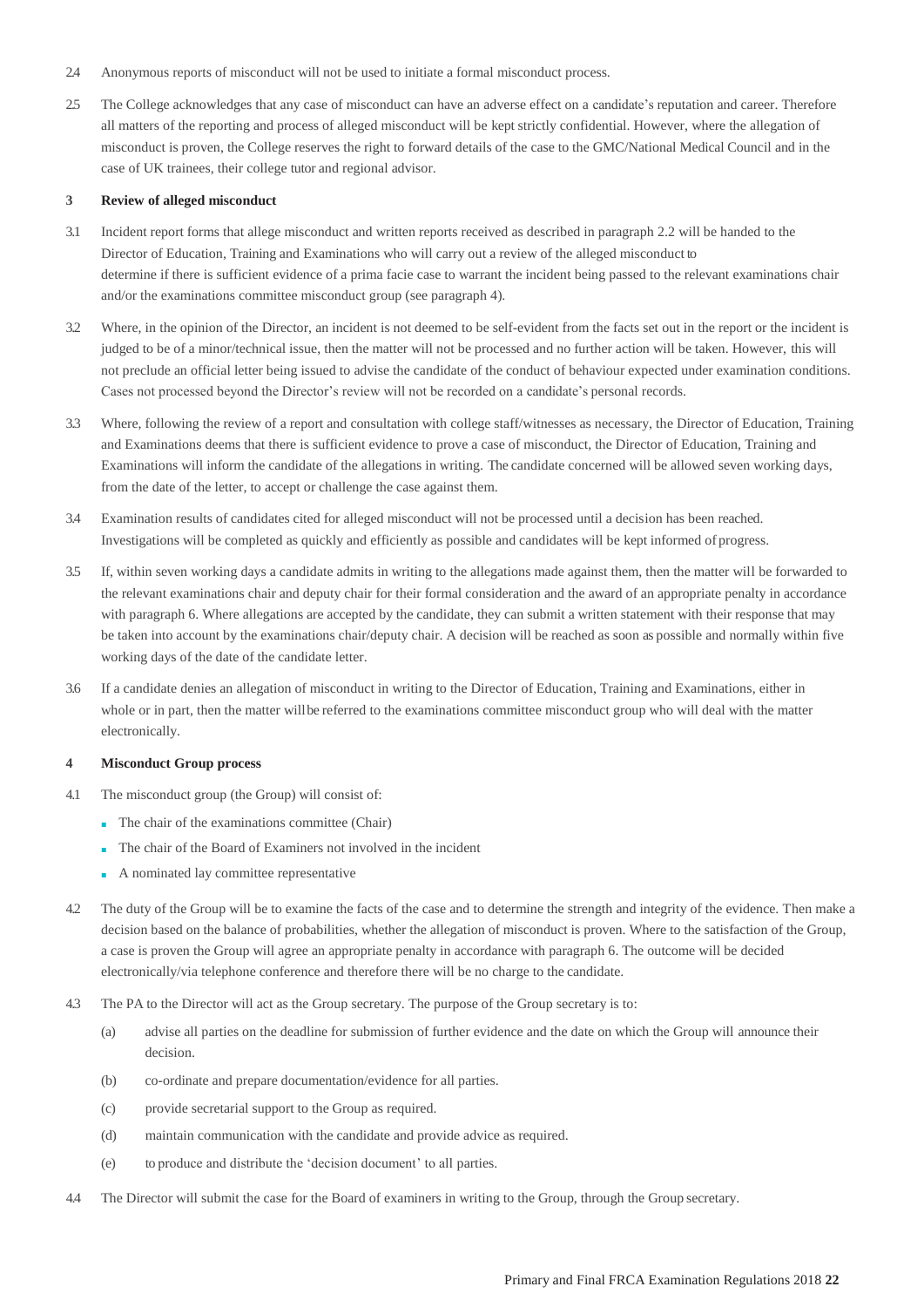- 4.5 The candidate has the right to submit written evidence for consideration by the Group up to the deadline given by theGroup secretary.
- 4.7 The Group secretary will acknowledge receipt of all evidence submitted by the candidate and confirm the date scheduled for the Group to make its decision. This will not be more than one calendar month following the written confirmation of denial of the allegation of misconduct, see paragraph 3.6. All documents to be used along with a copy of this policy will be sent by email attachments to the candidate and the Group members no later than five working days before the date set for the decision to be announced. No documents may be presented in evidence to the Group, unless circulated by the Group secretary in the manner detailed above.
- 4.8 The validity of the process will not be affected if the candidate fails to submit further documentary evidence on their behalfprior to the deadline given by the Group secretary.
- 4.9 Following referral of alleged misconduct to the Group, a candidate has the right to reverse their answer to the allegations up to 48 hours prior to the date scheduled for the Group's decision. Where allegations are then accepted by the candidate, they can submit a written statement with their response that may be taken into account by the Group. A decision on the penalty to be awarded will be made on the date announced by the Group secretary.
- 4.10 Neither the Group nor the candidate will be given any information regarding the candidate's result or performance at the examination in question.
- 4.11 The decision of the Group is to be confirmed in writing to the candidate (the decision document) as soon as possible following the decision date. A copy will be provided to each member of the Group and a copy will be held on College files.

#### **5 Appeals procedure**

- 5.1 Appeals must be carried out in accordance with The Royal College of Anaesthetists Primary and Final FRCA examinations (Reviews and Appeals) regulations, Paragraphs 14 – 19 and an Appeal Application (Appendix A) with the appropriate fee must be submitted within 7 working days of the date of the Groups decision. All subsequent procedures and hearings will be handled in accordance with Appendices B and C of the aforementioned regulations.
- 5.2 The Appeals panel will be advised that the Misconduct Group considered the case but will not be given details of theoutcome.
- 5.3 The Appeal panel will have the power to confirm, amend or reverse the decision made by the Group.

#### **6 Penalties**

- 6.1 Where the Misconduct Group or exam chairs (paragraph 3.5), agree that the case in whole or in part, is proven whetherthrough admission by the candidate or the outcome of the Group's findings, then they will consider the following before a penalty is agreed:
	- the need to preserve the integrity of the examination.
	- the severity of the infringement proven
	- consistency with previous penalties.
	- the evidence of remorse and the admission of the understanding of the seriousness of the case.
- 6.2 The Misconduct panel or the exam chairs (paragraph 3.5) may consider awarding one of the following standard penalties or may give a more specific penalty where appropriate:
	- no further action
	- a written warning (see paragraph 6.3)
	- result of an examination or part of an examination, to be declared void
	- candidate barred from applying for an exam for a specified period
- 6.3 Where a written warning is agreed upon, the Group/exam chairs will reflect on the severity of the misconduct proven and reserve the right to forward details of the case to the GMC/National Medical Council and in the case of UK trainees, their college tutor and regional adviser.
- 6.4 Where a candidate's examination result is declared void, the attempt will be recorded against the candidate's exam history. Exam papers will not be processed.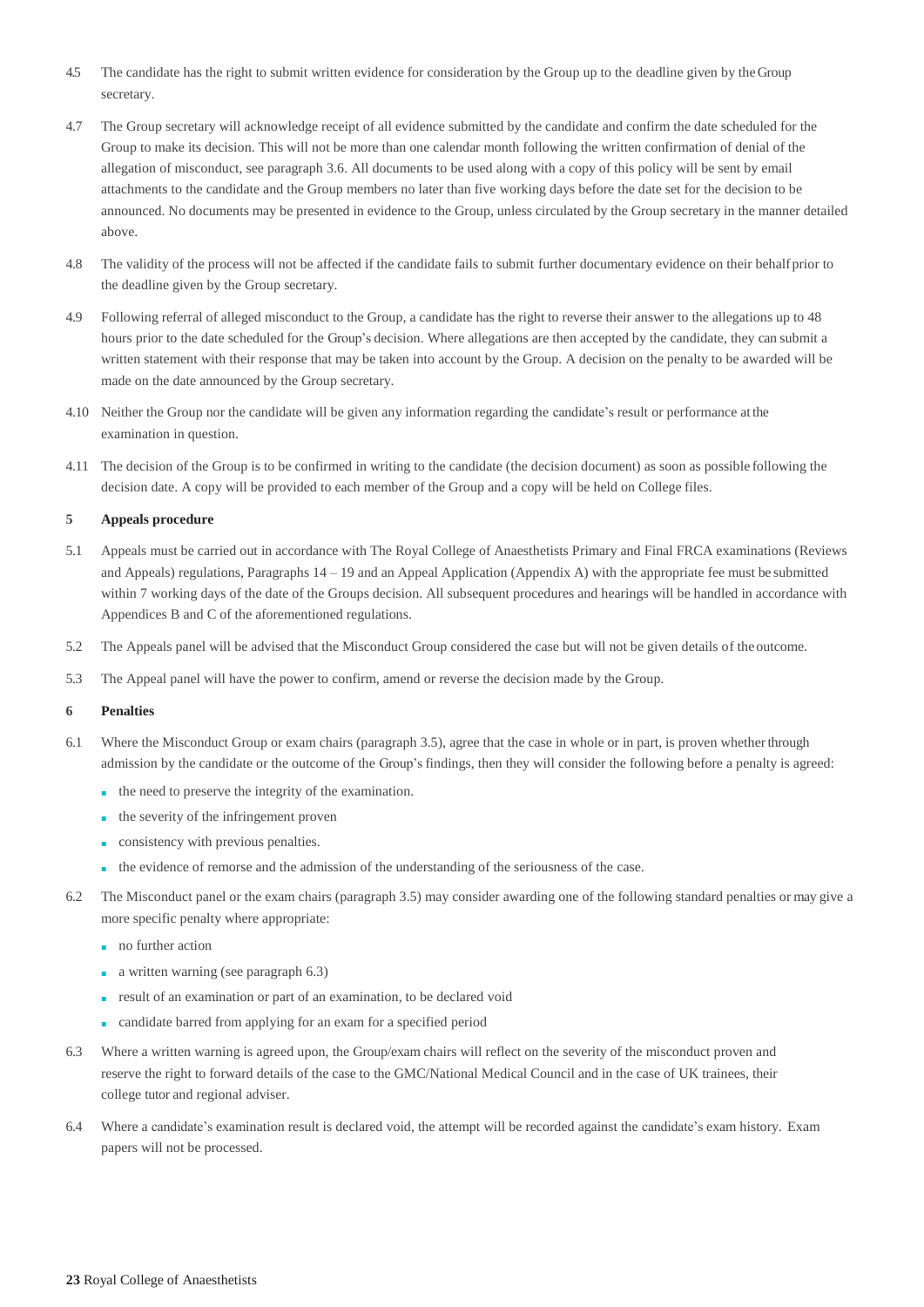# <span id="page-25-0"></span>Appendix 8: Additional Educational Training Form – AET Form1

## **Notes on completion of AET Form1**:

- 1. To meet eligibility at the sixth (final) attempt at any FRCA examination, a candidate must provide the Board of Examiners with evidence of a plan of additional educational experience/training which is expected to be achieved before the next intended re-sit. Please note under normal circumstances the College would not recommend re-applying at the next sitting.
- 2. Additional educational training must be as follows: Attendance at a recognised FRCA course, either locally or nationally. Practice sessions at the relevant component. Evidence of modules undertaken/to be taken in e-LA (if applicable) (available in UK only). Further clinical exposure and anaesthetic training as appropriate, for the relevant examination component.
- 3. Proof should be provided by the submission of this form, which must be agreed and signed by a college tutor/supervising anaesthetic consultant and **received by the College at least three months** prior to the published date of the next intended examination.
- 4. Before completing this form the college tutor or supervising anaesthetic consultant, in consultation with other hospital anaesthetic trainers, must hold a discussion with the candidate and giving serious consideration to previous examination results and shortfalls, agree that following additional training, another attempt at the examination is recommended.
- 5. The college tutor or supervising consultant must agree to assist in the implementation of a realistic and achievable plan of additional training which must meet the criteria set out on this form.

AET Form 1 – Evidence of Additional Educational Training: (To be completed by CT or anaesthetic consultant)

**Name of candidate:**

**Relevant exam component:**

**Name of college tutor/supervising consultant:**

Following discussion with the above candidate I confirm that, since their previous attempt, the following 'Additional Educational Training' plan has been agreed and put in place:

## **Attendance at the following \*local / \*national FRCA course (provide date of course):**

**Examination practice for relevant component (provide dates and types of sessions):**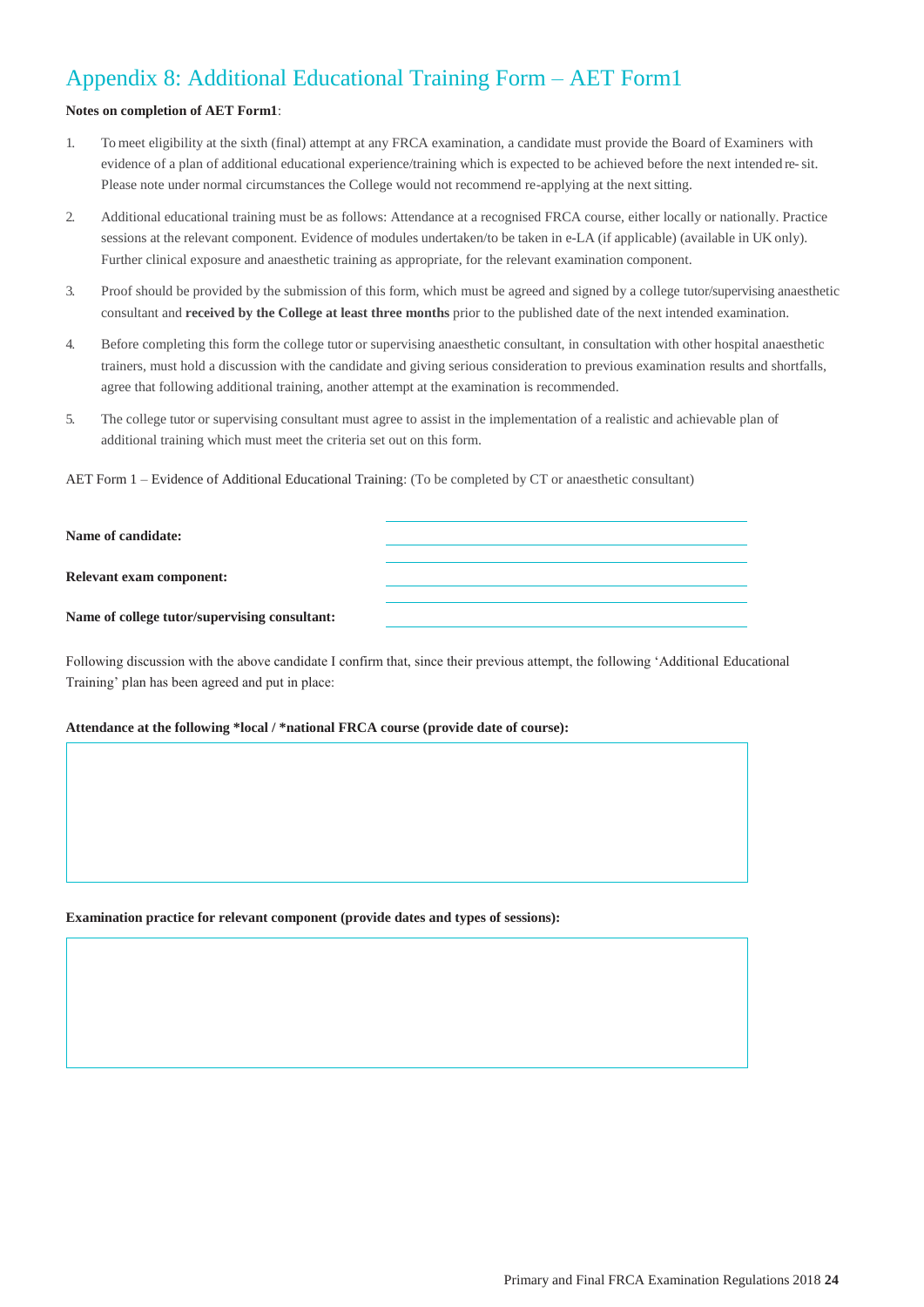#### **e-LA modules identified as requiring to be completed before the next attempt (please mark N/A if not applicable):**

#### **Further clinical exposure and training (give full details of clinical and other training planned):**

**In order to complete the above plan of additional training I have recommended that the candidate re-sits the examination at the following sitting (please refer to the exams calendar):**

I recommend a further attempt at this exam component and agree to oversee the above Additional Educational Training.

Signed: \*college tutor/\*supervising consultant

I agree to follow the above plan under the supervision of my CT/supervising consultant. I understand that I must have attended a guidance interview for this component before my next attempt.

Signed: Current medical grade: Current medical grade:

Date form completed:

Please submit this form to the Director of Education, Training and Examinations at the College address.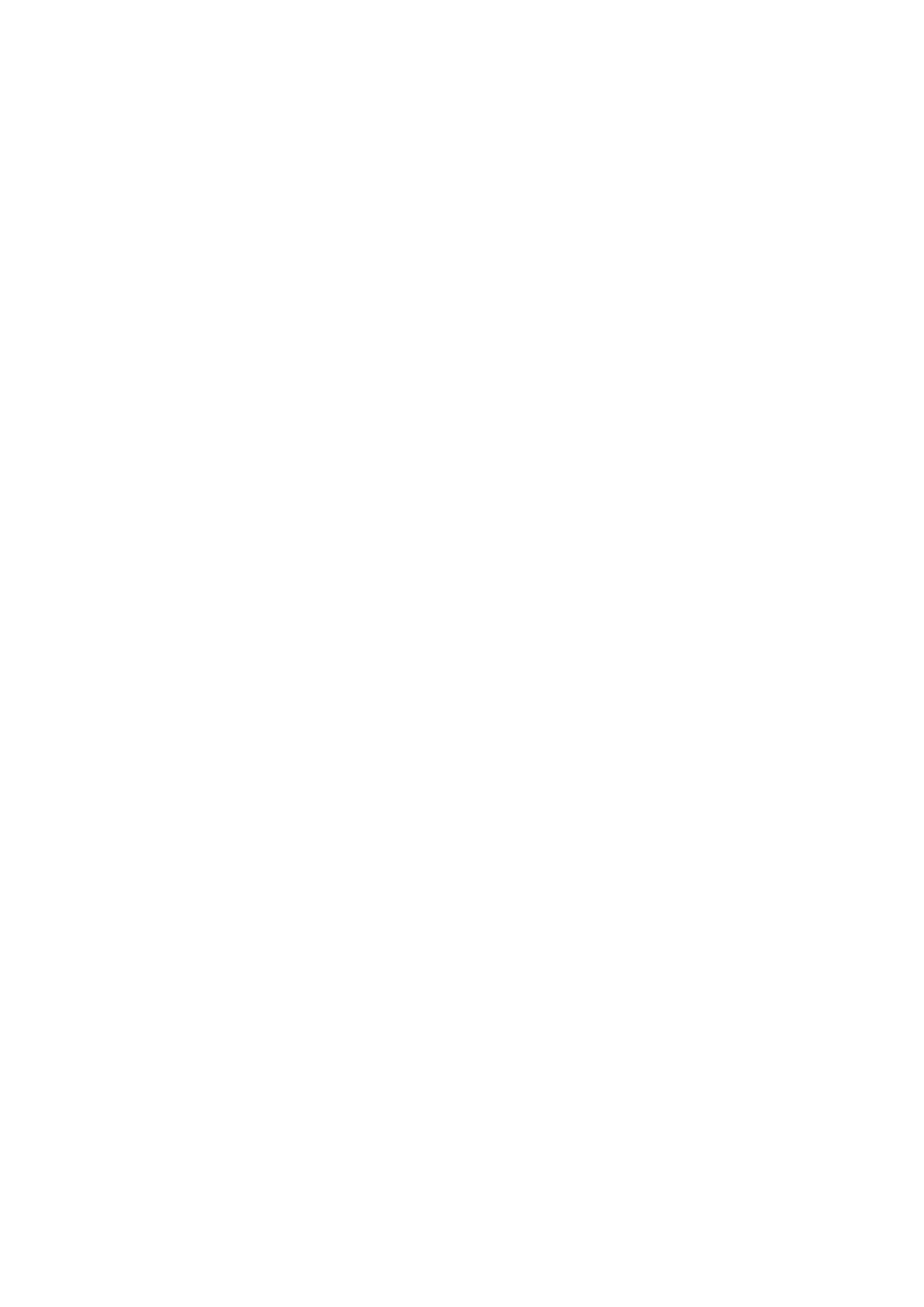# <span id="page-28-0"></span>Appendix 9: Candidate Examination Feedback Policy

## **1. Definition of feedback**

'Specific information about the comparison between a candidate's observed performance and a standard, given with the intention to assist with improving the candidate's performance.'

- 1.1 The College believes it is important to provide feedback to candidates beyond a standard pass-fail result to assist them in understanding and interpreting their overall result. The College does not attempt to justify the overall result or the marks awarded, whether overall or for specific sections or skill domains. Marks are awarded using strict guidelines. Marks awarded by the Board of Examiners are final and therefore papers cannot be remarked.
- 1.2 Candidate feedback should not be confused with candidate guidance. Feedback is the provision of information relating to performance, whilst 'guidance' relates to the action taken in relation to certain information about performance. The rules regarding the provision of examinations guidance available to candidates, is set out at Section 11, paragraph 34 of these regulations.

#### **2. Publishing results and providing feedback**

- 2.1 Pass-fail lists are published on the exam pages of the College website from 2pm on the release of result date. The release of results date is set out on candidate 'admission notices' and published on the exam pages of the College website.
- 2.2 Candidates are identified on pass-fail lists by their candidate number only. Candidates can choose to 'opt out' of the pass-fail list by contacting the examination department at least 48 hours before the release of results date. If a candidate opts out of the pass-fail list, their details and result will not be published and they will receive their pass-fail result via their results letter. Pass-fail results cannot be provided to candidates by email or telephone.
- 2.3 The period between the exam date and the release of results date will vary for each exam component and depends on the standard setting and marking methods used to confirm results. At the Primary FRCA OSCE/SOE and the FRCA Final SOE, the pass-fail results are normally published on the website from 2pm on the Thursday following exam week. Written exams take longer to mark and standard set, however the College aims to publish pass-fail lists within six weeks of the date of the exam. At the Final FRCA pass-fail results are normally published within seven working days of the last examining day.
- 2.4 Feedback is provided to candidates in the form of a 'results letter', this will be sent by first class post, to the candidate's home address held on the College database within seven working days of the 'release of results date'. See paragraph 3, regarding the type of feedback provided.
- 2.5 Appendix 2 of these Regulations, give details on the marking systems and the methodology used to set pass standards used for FRCA examinations.

#### **3. Type of feedback provided**

- 3.1 The type of feedback given to candidates will vary according to the exam component attempted. However, the College has ensured that the feedback provided meets the AoRMC and GMCs standards and is in line with other medical colleges.
- 3.2 All candidates whether they pass or fail an examination will receive the same type of feedback through their results letter. This is because the College believes that the provision of numerical information about a candidate's exam performance not onlyassists with improving a candidate's performance at future examinations but also provides important information on which to base further continuing professional development.
- 3.3 The College is aware that doctors undergoing recruitment processes, may be asked to supply pass letters for the FRCA Primary or FRCA Final examinations. To avoid recruitment bodies using feedback information to rank candidates or as part of a recruitment decision, feedback for candidates who pass the Primary or Final FRCA examinations overall are provided as an enclosure to their results letter.
- 3.4 The following feedback is provided on all exam results letters/feedback enclosures:
	- confirmation of the candidate's pass-fail result
	- confirmation of the number of attempts used/maximum number of attempts
	- $\bullet$  the examination pass mark as a raw score in relation to the maximum achievable test score (e.g. 315/420) and/or the percentage value (e.g. 75%)
	- the candidate's overall score as a raw score and/or as a percentage value
- **27** Royal College of Anaesthetists In addition to the feedback listed at paragraph 3.4, candidates are provided with the following information for each FRCA exam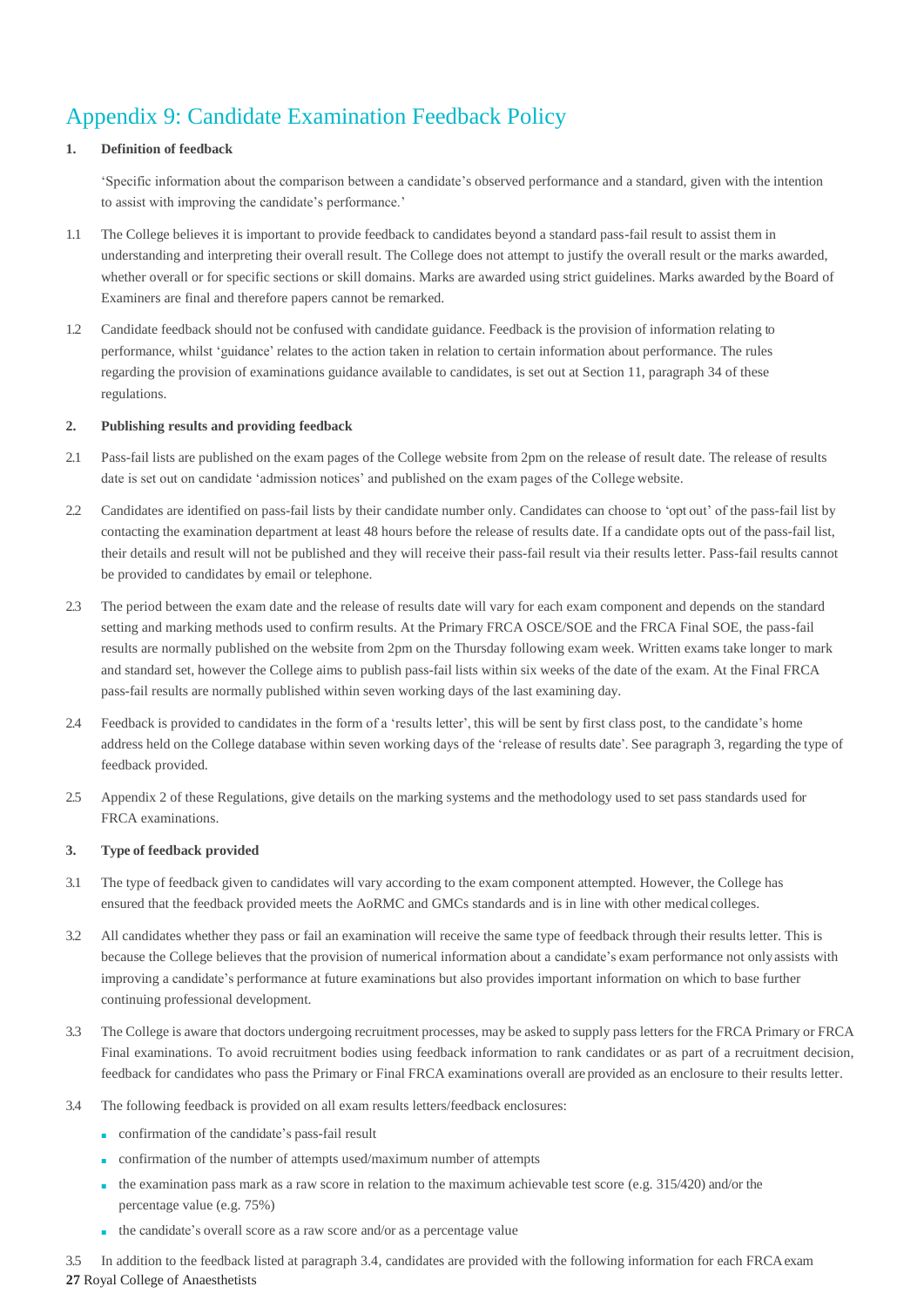component:

| <b>FRCA Examination</b> | Feedback provided, as paragraph 3.4 plus:                                                |
|-------------------------|------------------------------------------------------------------------------------------|
| Primary MCQ             | Candidate raw scores in MTF and SBA Maximum                                              |
|                         | score available in MTF and SBA                                                           |
|                         | Candidate's score as a percentage value in the three sections of MTF (see Appendix 1 of  |
|                         | these regulations)                                                                       |
|                         | Number of voids/unanswered questions                                                     |
|                         | A full breakdown of question performance against the areas of the curriculum tested in   |
|                         | the exam.                                                                                |
| Primary OSCE            | Candidate scores for each live station                                                   |
|                         | Which stations were test stations and did not count towards the total mark Candidate     |
|                         | overall mean score                                                                       |
| Primary SOE             | Candidate scores for each of the four sub-sections (see Appendix 1 of these Regulations) |
|                         |                                                                                          |
| Final written           | The pass marks for the MCQ and CRQ sections                                              |
|                         | Candidate scores for the MCQ and CRQ sections                                            |
|                         | Candidate correct responses in MCQ MTF and SBA                                           |
|                         | Candidate raw scores in MCQ MTF and SBA Maximum                                          |
|                         | score available in MCQ MTF and SBA Number of                                             |
|                         | voids/unanswered questions in MCQ                                                        |
|                         | A full breakdown of question performance against the areas of the curriculum covered in  |
|                         | the MCQ section of the exam                                                              |
|                         | Candidate score for each question in the CRQ                                             |
|                         | Candidate total raw score in the CRQ                                                     |
|                         | Candidate mean raw scores for MCQ and CRQ sections                                       |
| <b>Final SOE</b>        | Candidate scores for each part in SOE1 and overall score in SOE2. (see Appendix 1)       |

#### **4. Additional feedback (Examiners comments)**

In addition to the feedback provided to candidates as set out at paragraph 3, examiner comments made on candidate performance at the Primary and Final SOE examinations are provided on request. On receipt of result letters, candidates can request a transcript of examiners comments by emailin[g exams@rcoa.ac.uk.](mailto:exams@rcoa.ac.uk) There is no charge for this service. No comments are provided by examiners for candidates who sit the Primary OSCE examination.

#### **5. Who else will be provided with feedback**

Under the General Data Protection Regulation (EU) 2016/679 (the GDPR), a candidate's examination result may be processed and passed to examiners, College Tutors, Postgraduate Dean, employer, etc. for legitimate purposes connected with their training. Candidates registered or who anticipate being registered with the GMC, will have their personal data, including data about their exam results, passed to the GMC for quality assurance and research purposes and to facilitate the awarding of certificates of completion of training (CCT). Candidates automatically agree to this when completing exam applications either in writing or online.

#### **6. Feedback in extraordinary circumstances**

The College believes it is necessary to provide more detailed feedback to candidates and their trainers where a candidate's performance at OSCE and/or SOE examinations is poor or causes concern. This feedback, along with suggested additional educational support which could be provided, will be sent in the form of a letter to the candidate's College Tutor or senior anaesthetic consultant and copied to the candidate concerned. This letter is designed to bring the trainer and candidate together to discuss poor performance and areas of concern, in order to provide support and agree additional educational training that can be put in place before the next attempt. Letters are automatically despatched to trainers and candidates where a candidate's score is <20/48 in the Final and Primary SOE components and/or less than 180/320 in the Primary OSCE examination, and where the candidate's performance demonstrates a concern in regard to patient safety.

#### **7. Acting upon feedback**

- 7.1 The primary responsibility for acting upon feedback from an examination lies with the candidate.
- 7.2 Where a candidate has failed an examination they should discuss their feedback with their College Tutor or trainer and undertake any specific exam preparation or additional educational training suggested in such a discussion before making any further attempt at the examination.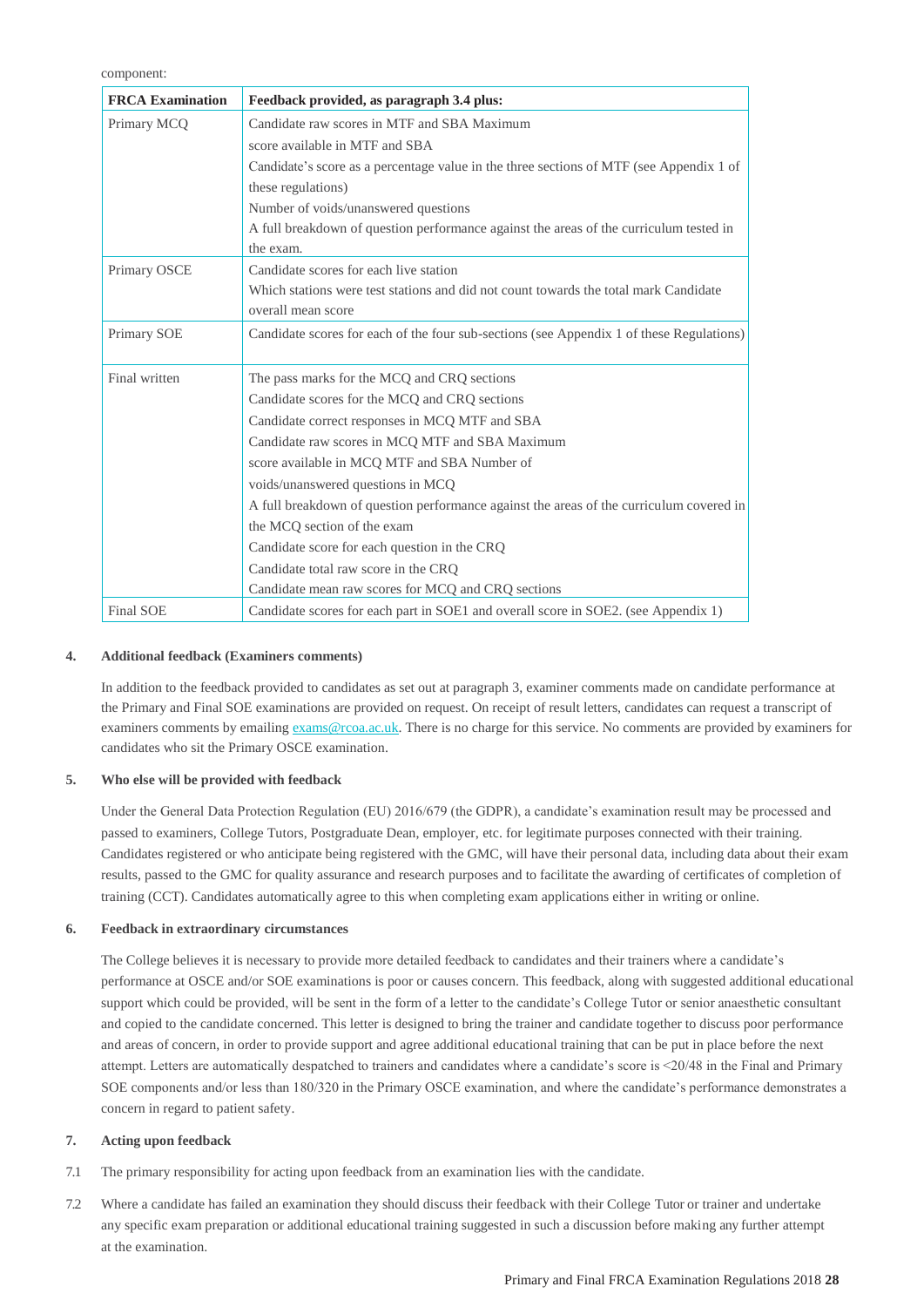- 7.3 Where a candidate has passed an examination they should still review any feedback with their College Tutor or trainer in order to try and identify any weaker areas in clinical knowledge or performance which may benefit from further training or study as part of ongoing professional development.
- 7.4 Trainers should respond to requests from candidates to discuss their feedback, providing support and assistance in the provision of additional training and preparation for examinations, including advice on the timing of their next attempt.

#### **8. Further assistance available to examinations candidates**

- 8.1 In addition to the examination feedback provided, candidates may also find the Primary and Final Examinations chair annual exam summaries and the College's annual examinations statistical reports useful in the interpretation of their own performance in relation to the analysis of exams data set out in these documents. The chair's summary and the annual examination statistical reports are available on the College website.
- 8.2 The College also publishes the pass rates of each examination on the exam results, statistic and research pages of the website within five working days of the release of results date.
- 8.3 When putting in place preparation plans for examinations, candidates should be fully aware of the various candidate resources that are available; these can be found on the examinations pages of the College website.